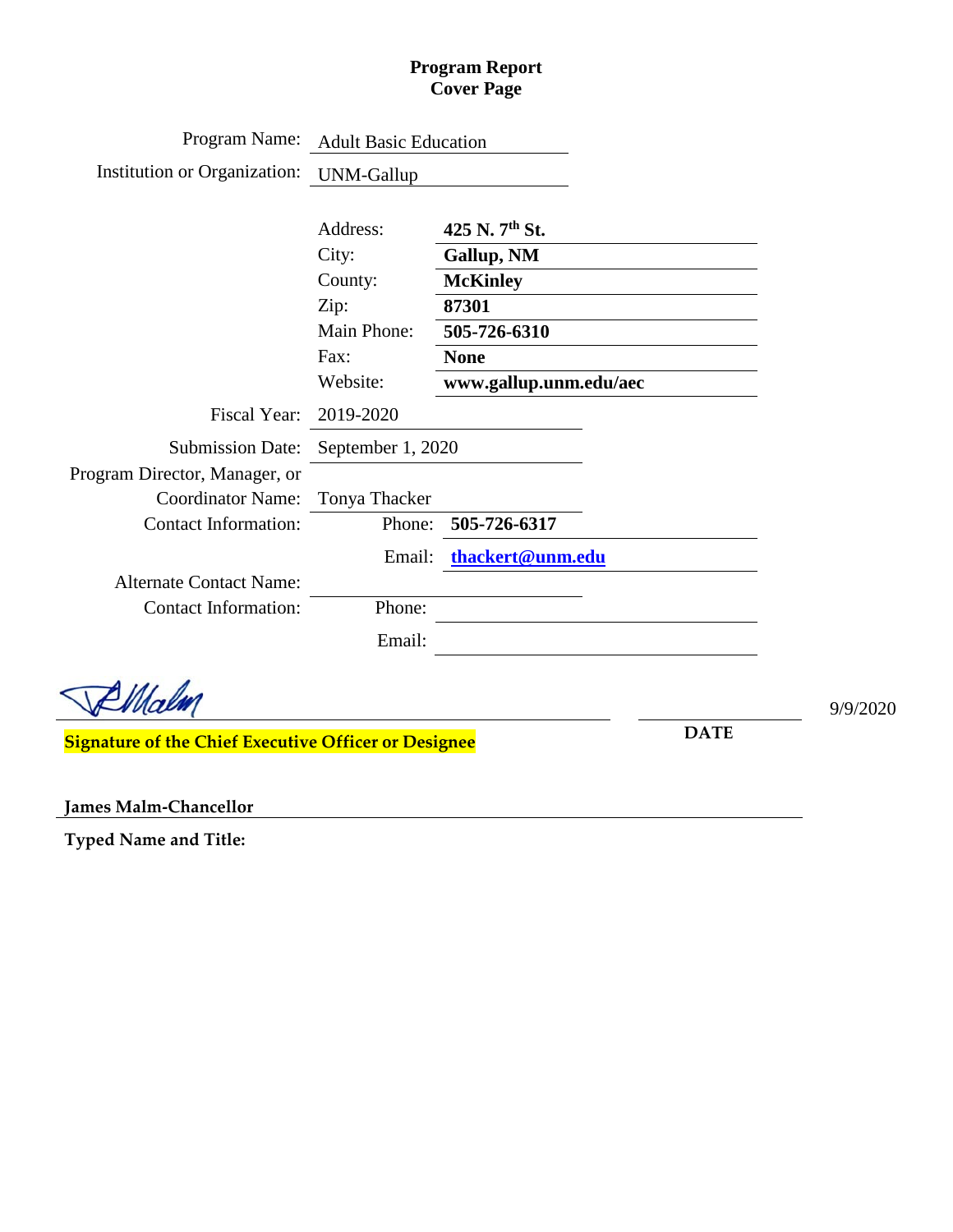### **Section I. Program Narrative Report**

**Directions***: Answer each of the following questions. As you complete your narrative, include program data and/or research on which you base these practices as appropriate to answering the questions.*

**1.** Please list your program's three highest priority goals for the 2019-2020 program year. Discuss your program's progress on each of these goals, as well as any additional program year highlights you care to share. If you encountered significant goal-related challenges that were NOT due to the COVID pandemic, please cite them here; pandemic-related program impacts will be addressed separately in question #4 below.

The three goals for the UNM-Gallup Branch Adult Education Center are to increase enrollment, increase the number of students who complete their high school equivalency certificate (HiSET), and to increase partnerships with community entities and organizations that will provide resources for our adult student population.

To increase enrollment:

- UNM-G AEC has started to re-design our website. The website will offer more information to students about instruction sessions, who to contact, and a flow chart on how to successfully complete the requirements to earn their high school equivalency certificates.
- UNM-G AEC has included an online form that gives their contact information to the Test Coordinator. The test coordinator reaches out to the student in a timely manner to get the student onboarded and tested to begin instruction at the next start date.
- UNM-G AEC has streamlined the onboarding process to ensure that the student is not referred to multiple staff members to get enrolled.

To increase the number of students who completed their HiSET certificate:

- UNM-G AEC has re-designed the program curriculum. The new curriculum is online with continuous instructor support available through Zoom, email, and phone. The new curriculum allows students to progress through levels of instruction in 2 tracks: math, and language arts/social studies/science.
- UNM-G AEC is re-classifying the employee of 1 full time tutor to full time ABE instructor. In this new role, the staff will also oversee student advisement and academic success. This staff will be included in the onboarding process of a new student with the testing coordinator to ensure that the student is supported from the beginning.
- UNM-G AEC is focused on efficiency of student completion. The student will be placed in a level of instruction based on their test scores and with the Advisor, map out their program of study to completion of their certificate. Frequent check-ins with the advisor will encourage the student to stay on course and complete in a timely manner

To increase partnerships with community entities/organizations:

• UNM-G AEC will open dialogue with local organizations who provide support and resources to our student population. This includes: Indian Education Youth Council, Goodwill, 4<sup>th</sup> Generation, Navajo Workforce Development, Gallup Adult Detention Center, Gallup Food Pantry, and Gallup Workforce Development, Gallup Rainbow Circle, and Navajo Nation TANF.

**2.** Describe any cooperative arrangements your organization has with other agencies, institutions, or organizations for the delivery of adult education and literacy activities. Please specify degree of formality for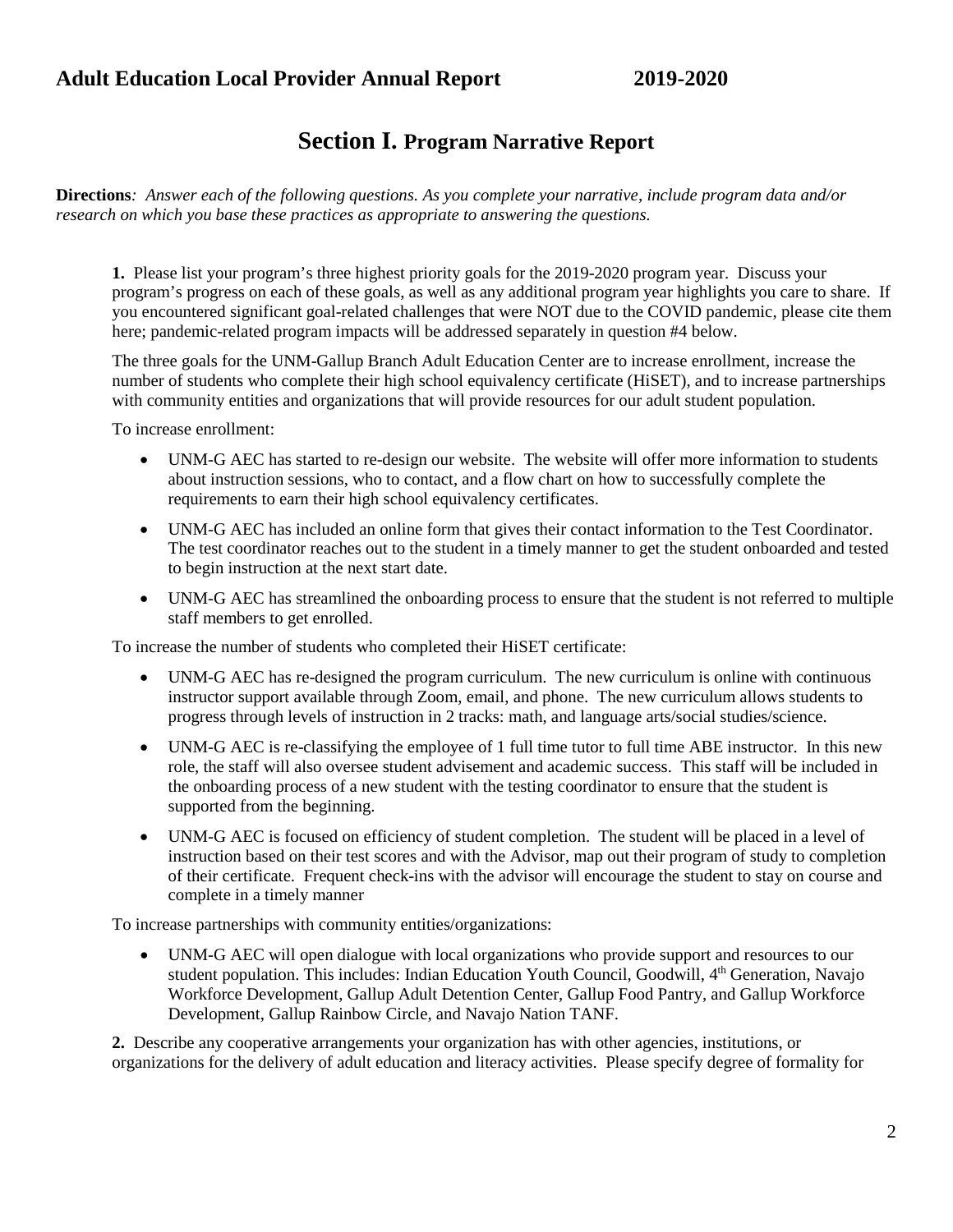each arrangement described (e.g. purely informal agreement vs. MOA/MOU.) How have these collaborations supported your program's goals?

- Navajo Nation Temporary Assistance for Needy Families (NNTANF)-MOU in progress
	- o NNTANF has recommended students to our high school equivalency program.
- Native Indian Youth Council (NIYC)-MOU in progress
	- o UNM-G AEC has met with key staff from NIYC to open dialogue on how a partnership can be formed to enroll their participants in our program.
- Northern Area Local Workforce Development Board (NALWD)-MOU
	- o This MOU was developed by the prior Program Manager. Currently, this partnership has been on hold with COVID disrupting dialogue with key staff.
- Navajo Division of Workforce Development (NDWD)-MOU
	- o This MOU was developed by the prior Program Manager. Currently, this partnership has been on hold with COVID disrupting dialogue with key staff. Before COVID, discussion had been ongoing regarding appointment of one part-time instructor to teach NDWD clients, exclusively. This dialogue will be re-opened soon.

**3.** Describe your participation in any statewide initiatives and how that participation has affected your program's goals. (For example: Justice Initiative, Career Pathways Initiative)

- Career Pathways Initiative
	- o UNM-G ACE has utilized their suggestion to mainstream onboarding of student enrollment and create an Advisor/Student Success staff role.

**4.** Please describe the impact of the COVID pandemic on your program. How were goals, timelines, and collaborative arrangements affected? Describe any substantial changes your program made to both general service delivery and to specific policies or procedures, including testing.

- All instruction had to be moved to online learning. Our staff had to learn how to navigate and create their online classrooms using the Canvas Instructure program.
- The instruction session 1 set to begin on July 7 was cancelled to allow staff more time to create their online classrooms.
- Collaborative arrangements with community partners has been delayed and/or slowed.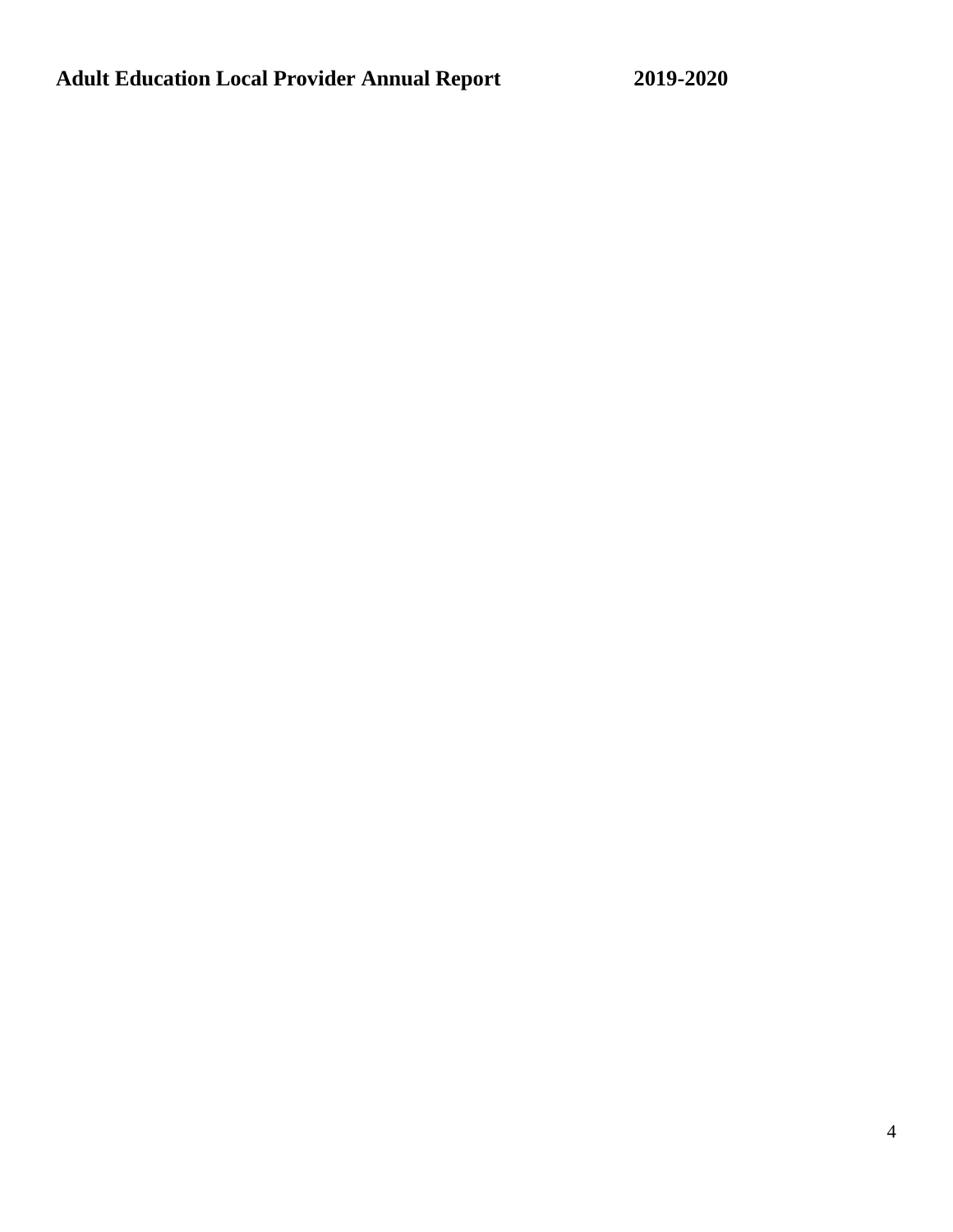## **Section II. Student Data 2019-2020**

Please enter the following information regarding student count/hours for:

- your total program
- each satellite site

|                                                                                                                                                        | Total<br>Program           | Site: | Site: | Site: | Site: | Site: |
|--------------------------------------------------------------------------------------------------------------------------------------------------------|----------------------------|-------|-------|-------|-------|-------|
| Total count of students with fewer than 12 hours (Table 2A)                                                                                            | 36                         |       |       |       |       |       |
| Total count of students with $12 + hours$                                                                                                              | 90                         |       |       |       |       |       |
| Total contact hours for students with $12 + hours$                                                                                                     | 5536.43                    |       |       |       |       |       |
| Average contact hours for students with $12 + hours$                                                                                                   | 61.52                      |       |       |       |       |       |
| Average contact hours for students with $12 +$ hours experiencing<br>level gains                                                                       | 147.25                     |       |       |       |       |       |
| Count of all HSE graduates with $12 + hours$                                                                                                           | 1                          |       |       |       |       |       |
| Count of HSE en Español graduates with $12 + hours$                                                                                                    | $\Omega$                   |       |       |       |       |       |
| Post Test Rate ABE (Divide Column B ABE Total of Table 4b<br>by<br>Column B ABE Total of Table 4)                                                      | 36%                        |       |       |       |       |       |
| Post Test Rate ESL (Divide Column B ESL Total of Table 4b by<br>Column B ESL Total of Table 4)                                                         | 0% (no ESL<br>Students)    |       |       |       |       |       |
| Percent of ABE students with 12+ who separated before<br>achieving MSG (Divide Column G ABE Total on Table 4 by<br>Column B ABE Total on Table 4)      | 6%                         |       |       |       |       |       |
| Percent of ESL students with 12+ who separated before<br>achieving MSG (Divide Column G ESL Total on Table 4 by<br>Column B ESL Total on Table 4)      | 0% (no ESL<br>Students)    |       |       |       |       |       |
| Please indicate your retention rate to 40 hours or more. (# of<br>ABE students with 40+ instructional hours divided by Table 4,<br>Column B ABE Total) | 66%                        |       |       |       |       |       |
| Please indicate your retention rate to 40 hours or more. (# of<br>ESL students with 40+ instructional hours divided by Table 4,<br>Column B ESL Total) | $0\%$ (no ESL<br>Students) |       |       |       |       |       |
| Total # of students reporting TRANSPORTATION issues<br>that impact the ability to participate in the AE Program.                                       | 65                         |       |       |       |       |       |
| Total # of students reporting CHILD CARE issues that<br>impact the ability to participate in the AE Program.                                           | 28                         |       |       |       |       |       |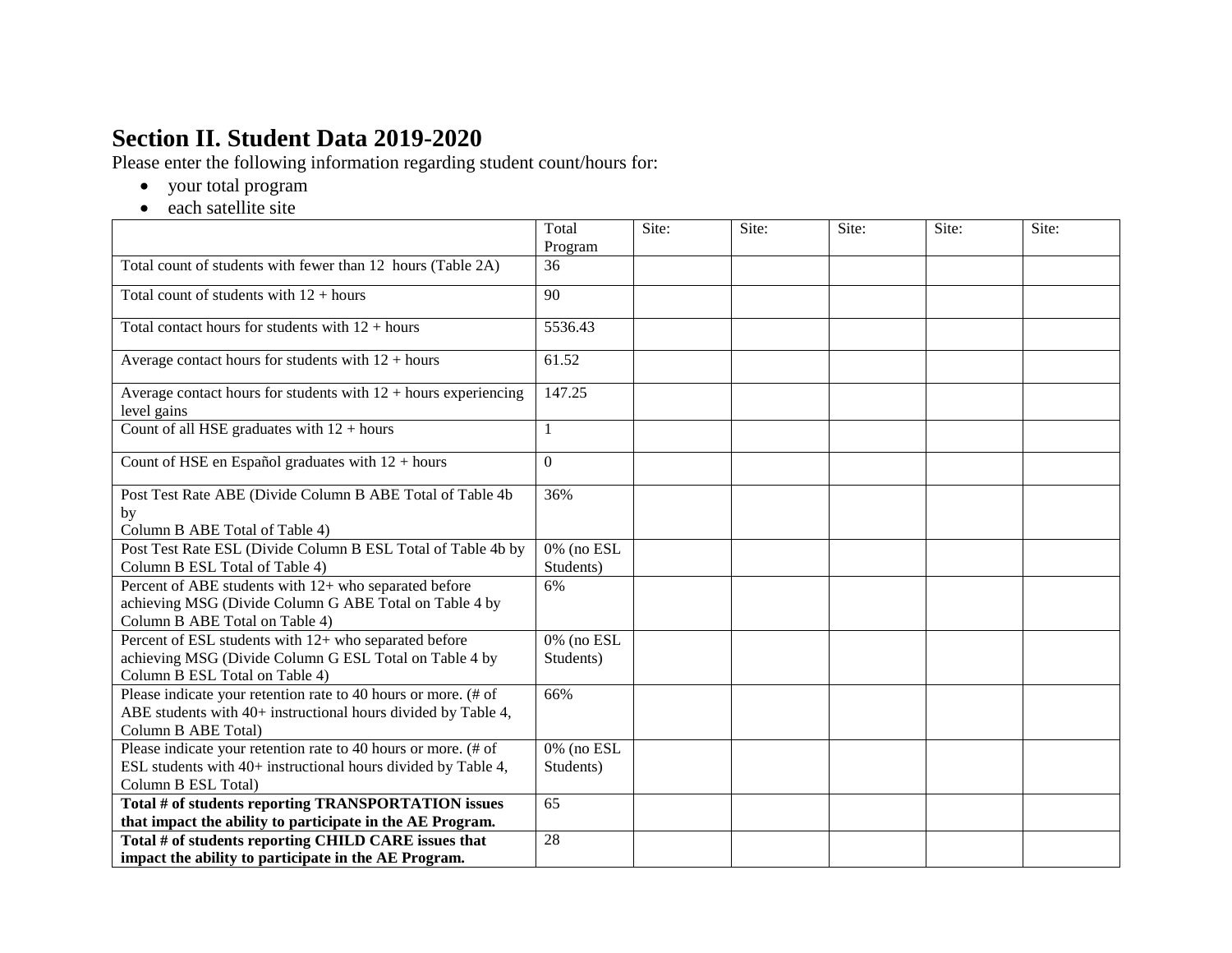| Please provide a list of communities or organizations requesting<br>services or additional service from your program. | <b>Service</b><br><b>Requested</b> |
|-----------------------------------------------------------------------------------------------------------------------|------------------------------------|
| <b>Gallup Adult Detention Center</b>                                                                                  | <b>Instruction</b>                 |
| <b>Native Indian Youth Council-Gallup</b>                                                                             | <b>Instruction</b>                 |
| <b>Navajo Nation Workforce Development</b>                                                                            | <b>Instruction</b>                 |
|                                                                                                                       |                                    |
|                                                                                                                       |                                    |
|                                                                                                                       |                                    |
|                                                                                                                       |                                    |
|                                                                                                                       |                                    |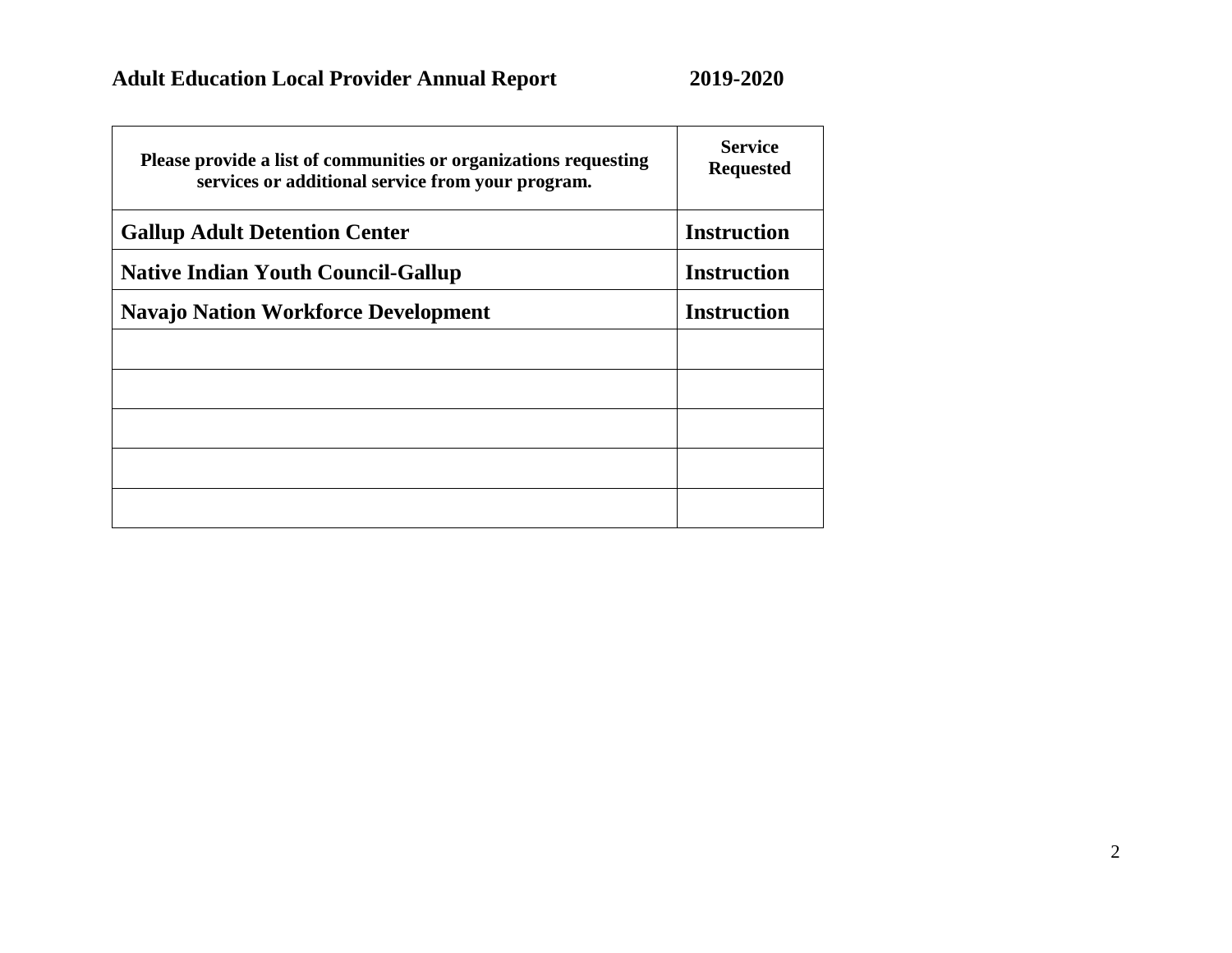### **Section III. Evaluation of Program Effectiveness**

In this section please address program performance and demonstrated effectiveness. Look at the data for individual sites, as well as for your program as a whole.

**1**. What approaches does your organization currently use to improve performance, and how does your organization share promising practices among your program sites?

- Currently, all instruction has moved online. We have offered ongoing staff training on online classroom design. Online platform applications include: Canvas Instructure and Zoom. Instructors are encouraged to seek help with both platforms when questions or difficulties arise. One full time instructor has overseen all staff training on both platforms and is available for assistance when needed.
- A curriculum map has been created for 2 tracks: math and language arts/social studies/science. The map utilized College & Career Readiness Standards, HiSET Testing Standards, and TABE Testing Standards to identify 6 instruction levels. The testing coordinator uses their raw TABE test scores, in consideration of the CCRS and HiSET standards, to place the student in a level of instruction that best meets their current learning level.
- Each teaching level of instruction has 20-22 learning modules that the student completes under the tutelage and support of their assigned instructor.

**2**. When you look at your program data, how effective do you gage your program to be, and why? Discuss areas of both strength and challenge, grounding your answer in the data.

• Currently, our enrollment numbers have decreased slightly with COVID. However, since we have started our first session, the number of students we are currently testing or have scheduled to test to begin in September will double our current enrollment.

**3.** When you look at your program data, what noteworthy trends do you see? Anchor your answer in the data and discuss any action items these observed trends may suggest.

• Increase in enrollment after program started: Current enrollment is 29 students. We have tested/placed an additional 19 to begin on September 28. More students will be tested in the interim, so that number will also increase.

**4.** Describe any program improvement initiatives you plan to pursue that were not already discussed in question #3 above.

• We will be re-classifying one staff from tutor to instructor. The instructor job description includes duties as an advisor and faculty mentor. This staff member will incorporate the new roles into her current work. This re-classification will allow her to help with recruitment and onboarding, advisement to address retention, and instructor mentorship to help current instructors with their online classrooms and instruction.

**5.** How has your program's effectiveness been affected by the pandemic? Again, use data to support your response.

• Yes, our enrollment numbers has gone down. However, as stated above, we are currently testing to place new students for the September session start date.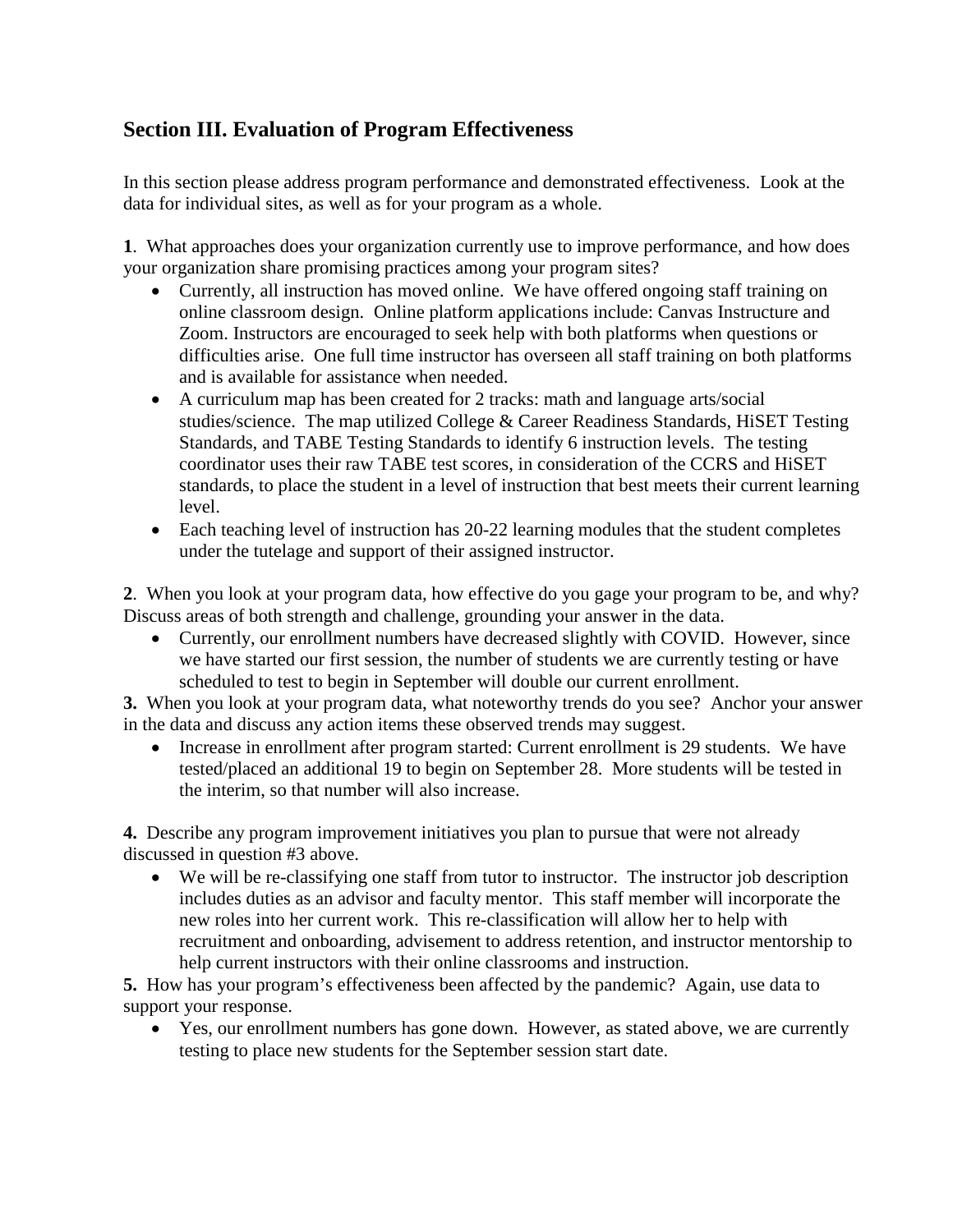### **Section IV. WIOA Partner Activities, including Integration with One-Stop Partners**

For this section, please describe how the program has provided or supported services in the workplace development, career, employment and training arena.

**1.** Please provide an estimate of FEDERAL FUNDS used during the 2019-2020 fiscal year to support Title I WIOA related activities and services through the One-Stop system.

- $\bullet$  \$0
- **2.** Describe how services provided are aligned with the local workforce development area plan (Section 108 of WIOA), including how concurrent enrollment is promoted in programs and activities under the Workforce Development Activities (Titles I, III, and IV of WIOA, and as listed in New Mexico's Combined State Plan). Include information on the activities your organization provides in response to the regional needs as identified in the local workforce development area plan under section 108 of title I of WIOA.
- NA: The previous director had plans to implement service agreements with local workforce development agencies, but due to COVID, and his resignation from the program, this was not carried out.
- **3.** Describe activities and strategies your organization has implemented to demonstrate partnership with the Local Workforce Development Board (LWDB) and one-stop operators to plan, develop, and evaluate adult education and literacy activities for the area you will serve.
- We will pursue this goal in 2020-2021.
- **4.** Include a copy of your program's MOU and IFA with the Local Workforce Board(s) in the area(s) in which you provide service. In the event that the MOU or IFA are not complete, please discuss.
- The pursuit of MOUs with the local workforce board was not implemented in 2019-2020, however, it will be initiated in 2020-2021.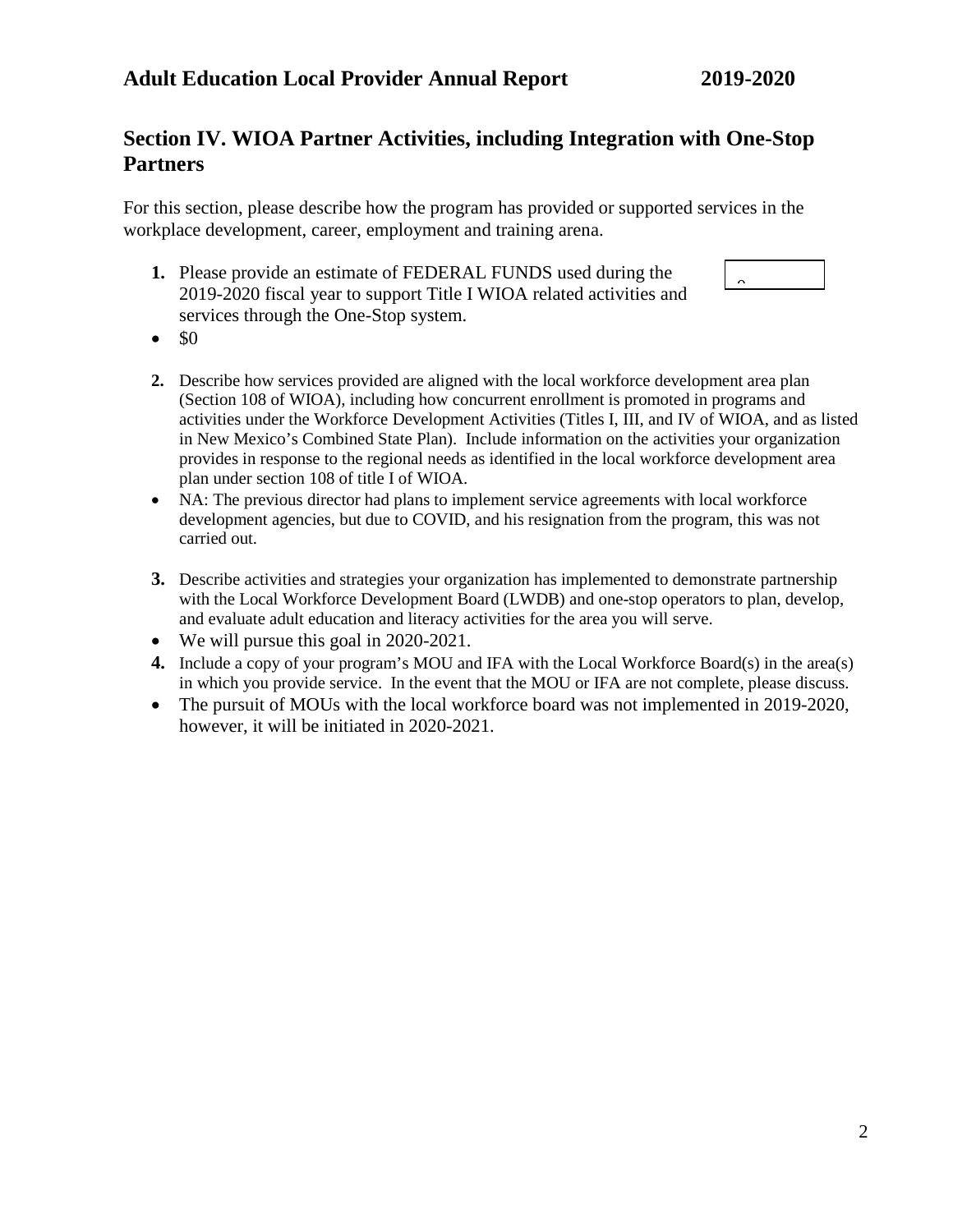### **Section V. Career Pathways Activities**

For this section, please describe how the program has developed its Career Pathways service delivery model and supported related career pathway activities during the 2019-2020 program year.

**1.** Please attach your original Career Pathways Initiative Action Plan **+** final Progress and Sustainability Plan to this report.

• Attached (Created by previous Program Director, S. Marti)

**2.** Describe how your organization's activities provide learning in context, including through integrated education and training (IET)\*, so that an individual acquires the skills needed to transition to and complete postsecondary education and training programs, and obtain and advance in employment leading to economic self-sufficiency. \*If you offered any IET programs, please describe how they fulfill the three requirements for an IET program (34 CFR 463)

 $\bullet$  N/A

**3.** If your organization is currently in the process of actively developing any new IET programming or is currently working in partnership with another organization or entity to develop such programming, please describe the nature and status of the effort here.

- Right now, the re-classification of the current full time tutor to full time instructor will allow this staff to implement an advising/student success procedure to address long term student goals. If a student is interested in pursuing a career upon completion of their high school equivalency certificate, this staff will connect them with training programs or organizations that feed into career pathways.
- This key staff will seek out professional development and training to increase their knowledge of how to implement career exploration with our students. They will utilize this knowledge to organize information sessions or activities that promote specific career opportunities.

**4.** If your organization provides formal work-based learning opportunities to your students, or if it has a collaborative arrangement with another organization or entity to provide such opportunities (or is in the active planning stages of such an effort), please describe those opportunities and/or partnerships here.

 $\bullet$  N/A

### **Section VI. College and Career Readiness Standards**

For this section, please describe the program's progress toward implementation of adult education college and career readiness standards (CCRS). Of course we understand that your answers to the questions below will necessarily include both pre-and-post pandemic realities. We trust you will capture both and organize your responses in a way that makes most sense to you and adds helpful perspective to information already supplied in earlier sections of this report.

**1.** Describe how your organization's program a) is of sufficient intensity and quality, and based on the most rigorous research available so that participants achieve substantial learning gains; and b) uses instructional practices that include the essential components of reading instruction.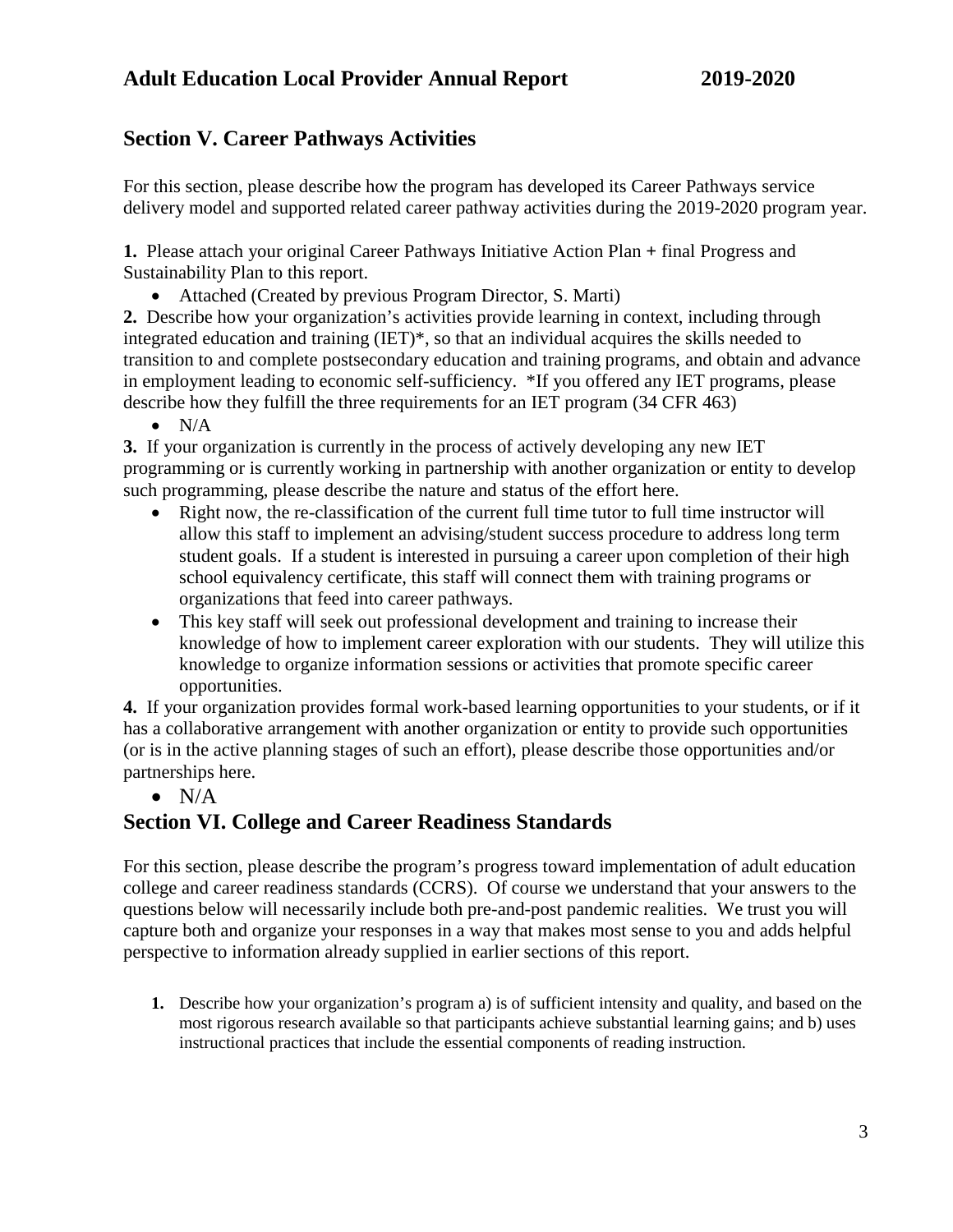- The program director has a background in instructional curriculum and instruction. A reorganization of the teaching curriculum at UNM-G AEC implements CCRS standards in Reading, Language Arts, Math, Social Studies, and Science.
- The curriculum map has been distributed to all instructors and information training was administered explaining how it was created. Key points emphasized were:
	- o 5 Math Learning Levels
	- o 6 Language/Social Studies/Science Learning Levels
	- o Key student CCRS learning objectives that must be taught as an individual learning module
	- o Each reading/social studies/science module includes elements of fiction and informational text. Information text lessons utilize CLOSE reading strategies that promote student engagement directly with the text.
- **2.** Describe how your organization's activities effectively use technology, services, and delivery systems, including distance education in a manner sufficient to increase the amount and quality of learning and how such technology, services, and systems lead to improved performance.
	- All courses and instruction have been moved online.
	- All instruction will be delivered online utilizing Zoom for instructor/student discussions.
	- Instruction modules have been designed to allow students to complete modules at their pace and to request for teaching demonstrations as needed via Zoom/Email/or telephone.
	- Distance education is a designated option for students who do not have access to internet technology and resources. However, the design of the modules allow a student to complete assignments on a cell phone with a data plan. Part of the design process included direction for staff to design lessons that could be completed on the phone, or on a sheet of paper that could be photographed with the phone to submit for assessment. Direction was given to staff that they needed to create instruction so that if a student did not have access to a printer, they could still complete and submit work.
	- Explorations are currently being made to allow students to check out laptops for use at home.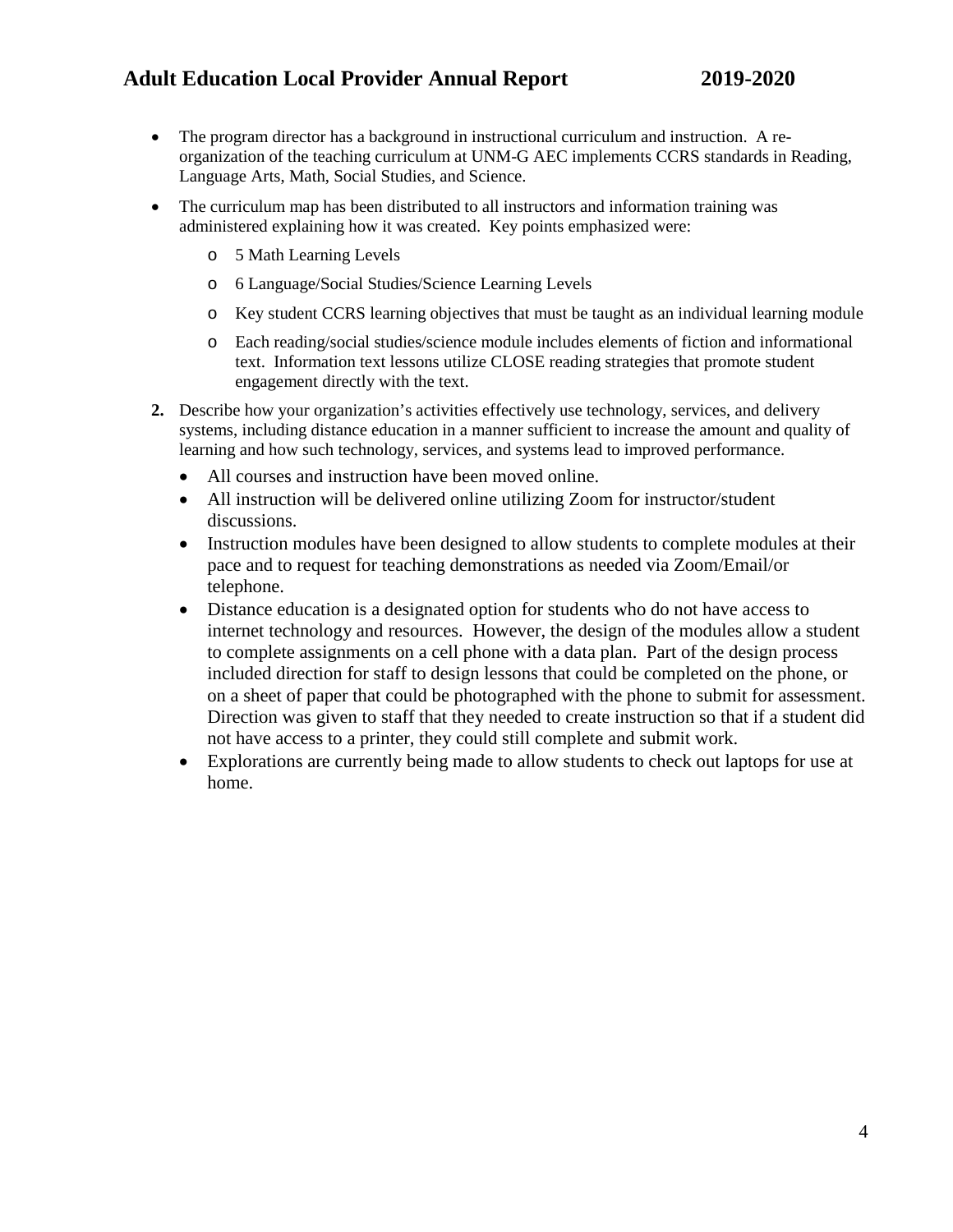#### **VII. Integrated English Language and Civics Education (IELCE) Activities**

For this section, if the program received IELCE funding for 2019-2020, please describe IELCE activities and services provided by the program so far this fiscal year.

(If your program does not receive IELCE funding, just indicate N/A).

- **1.** Please indicate the number of IELCE students (12+) served:
- NA
- **2.** Describe how the local areas in which your organization is located have demonstrated a need for additional English language acquisition programs and civics education programs.
- NA
- **3.** Describe how your program has provided Integrated Education and Training (IET) for your IELCE students and how they fulfill the three requirements for an IET program (34 CFR 463)

NA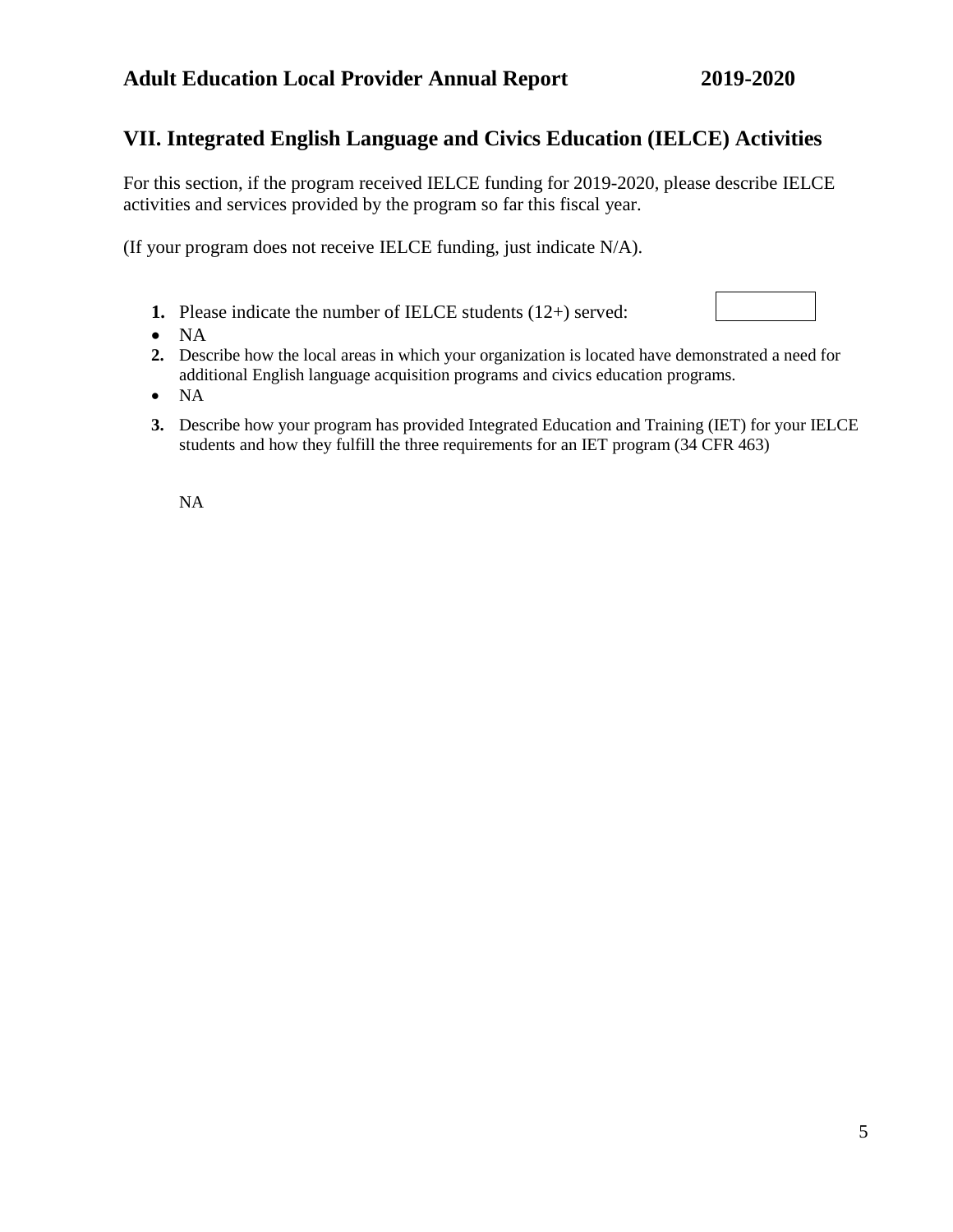## **VIII. Staff and Professional Development**

Please fill out the chart below providing information about your program's staff, their levels of education, years of experience in adult education, and professional development received in 2019-2020

| Last Name  | <b>First Name</b> | Position                 | Full or<br>Part<br>Time | Educational<br>Attainment | Years of<br>Experience in<br>Adult<br>Education | Professional Development Attended | Date      | Location                  |
|------------|-------------------|--------------------------|-------------------------|---------------------------|-------------------------------------------------|-----------------------------------|-----------|---------------------------|
| Thacker    | Tonya             | Director                 | Full                    | MA                        | $<1\,$                                          | None                              | <b>NA</b> | <b>NA</b>                 |
| Tsethlikai | Adrienne          | Program<br>Coordinator   | Full                    | AAS                       | 8                                               | None                              | <b>NA</b> | <b>NA</b>                 |
| Smith      | Ashley            | Testing<br>Coordinator   | Full                    | <b>BLA</b>                | $<1\,$                                          | NMAEA 2020 Conference             | 02/2020   | Bernalillo,<br><b>NM</b>  |
| Sice       | Jacinta           | Tutor                    | Full                    | <b>BS</b>                 | $>10$                                           | <b>NMHED Training</b>             | 02/2020   | Albuquerque,<br><b>NM</b> |
|            |                   |                          |                         |                           |                                                 | <b>COABE National Conference</b>  | 06/2020   | Online                    |
| Laate      | Jovena            | Tutor, Sr.               | Full                    | AA                        | $>20$                                           | NMAEA 2020 Conference             | 02/2020   | Bernalillo,<br><b>NM</b>  |
|            |                   |                          |                         |                           |                                                 | <b>COABE National Training</b>    | 06/2020   | Online                    |
| Rogers     | Stephen           | Non Credit<br>Instructor | Part                    | BA                        | $<$ 1                                           | None                              | <b>NA</b> | <b>NA</b>                 |
| Morris     | Esther            | Non Credit<br>Instructor | Part                    | MA                        | <1                                              | None                              | <b>NA</b> | <b>NA</b>                 |
|            |                   |                          |                         |                           |                                                 |                                   |           |                           |
|            |                   |                          |                         |                           |                                                 |                                   |           |                           |
|            |                   |                          |                         |                           |                                                 |                                   |           |                           |
|            |                   |                          |                         |                           |                                                 |                                   |           |                           |
|            |                   |                          |                         |                           |                                                 |                                   |           |                           |
|            |                   |                          |                         |                           |                                                 |                                   |           |                           |
|            |                   |                          |                         |                           |                                                 |                                   |           |                           |
|            |                   |                          |                         |                           |                                                 |                                   |           |                           |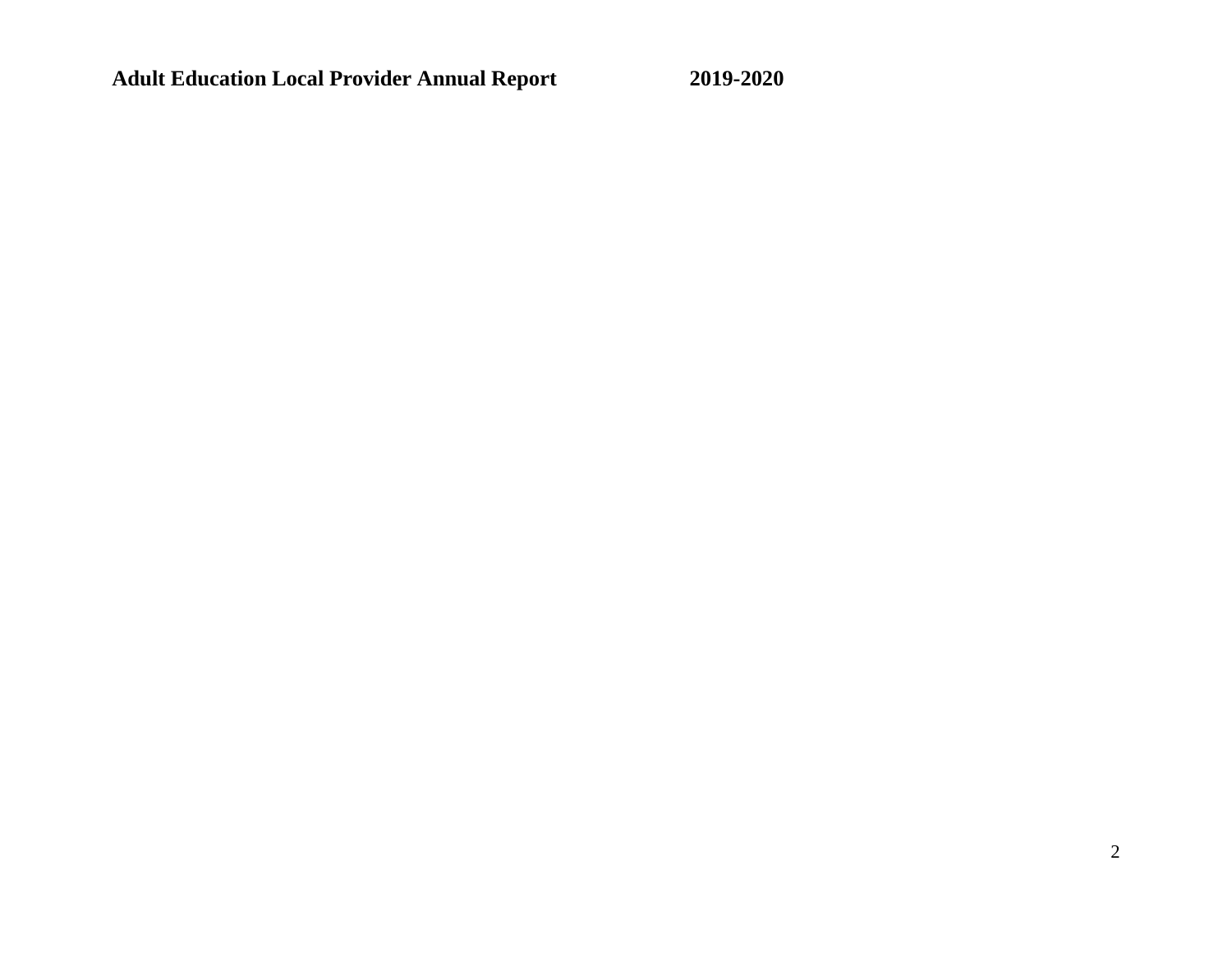#### **IX. Fiscal Survey**

#### PLEASE REVIEW AND FILL OUT THIS SECTION IN ITS ENTIRETY, ALL DONATED COSTS MUST BE TAKEN INTO CONSIDERATION

1. Please indicate Total hours contributed – Volunteer Tutors

| Total hours contributed | <b>Fair Market Value per Hour</b> | Total     |
|-------------------------|-----------------------------------|-----------|
| None                    | NΛ                                | <b>NA</b> |

2. Please indicate FY 2019-2020 hours contributed – Volunteer Admin (Receptionist/Front Desk)

| Fotal hours contri<br>nbuted: | - Fair Market<br>Hour<br>'alue per . | ┱<br>"ota. |
|-------------------------------|--------------------------------------|------------|
| None                          | N                                    | ~          |

3. Please indicate FY 2019-2020 hours contributed – Board of Directors (Organizational Development)

| Total hours contributed | Fair Market Value per Hour | Total |
|-------------------------|----------------------------|-------|
| None                    | . N $^{\prime}$            | NA    |

4. Please indicate total fair market value of donated supplies and materials. (e.g., books)

| $\Omega$ |  |  |
|----------|--|--|
|          |  |  |
|          |  |  |
| -        |  |  |

 $\overline{a}$ 

 $\overline{a}$ 

- 5. Please indicate total fair market value of donated equipment.
- 6. Please indicate total fair market value of donated IT infrastructure and support.

Please estimate the Total indirect, in-kind expenses donated by your institution. This refers to all types of space, infrastructure, and instructional support. For space cost calculations, you can 1) estimate your institution's fair market rental value per square foot per month, or 2) you can provide the institution's building renewal and replacement allocation (and cite the source document). At a minimum, please indicate the approximate square footage of donated space (for NMHED to calculate at an average rate).

|                               | 1. Please indicate square footage of donated space (all space your program uses that you do |
|-------------------------------|---------------------------------------------------------------------------------------------|
| not have to pay fees for use) |                                                                                             |

|      | Square footage of donated space   Fair Market Value per Square foot | `otal          |
|------|---------------------------------------------------------------------|----------------|
| None |                                                                     | $N_{\text{L}}$ |

#### **Alternate option**:

Please indicate institution's building renewal and replacement allocation

 $\Delta$ 

The program is fiscally managed by UNM-Gallup Branch and labeled as a UNM-Gallup program, thus the building space is provided by UNM-Gallup.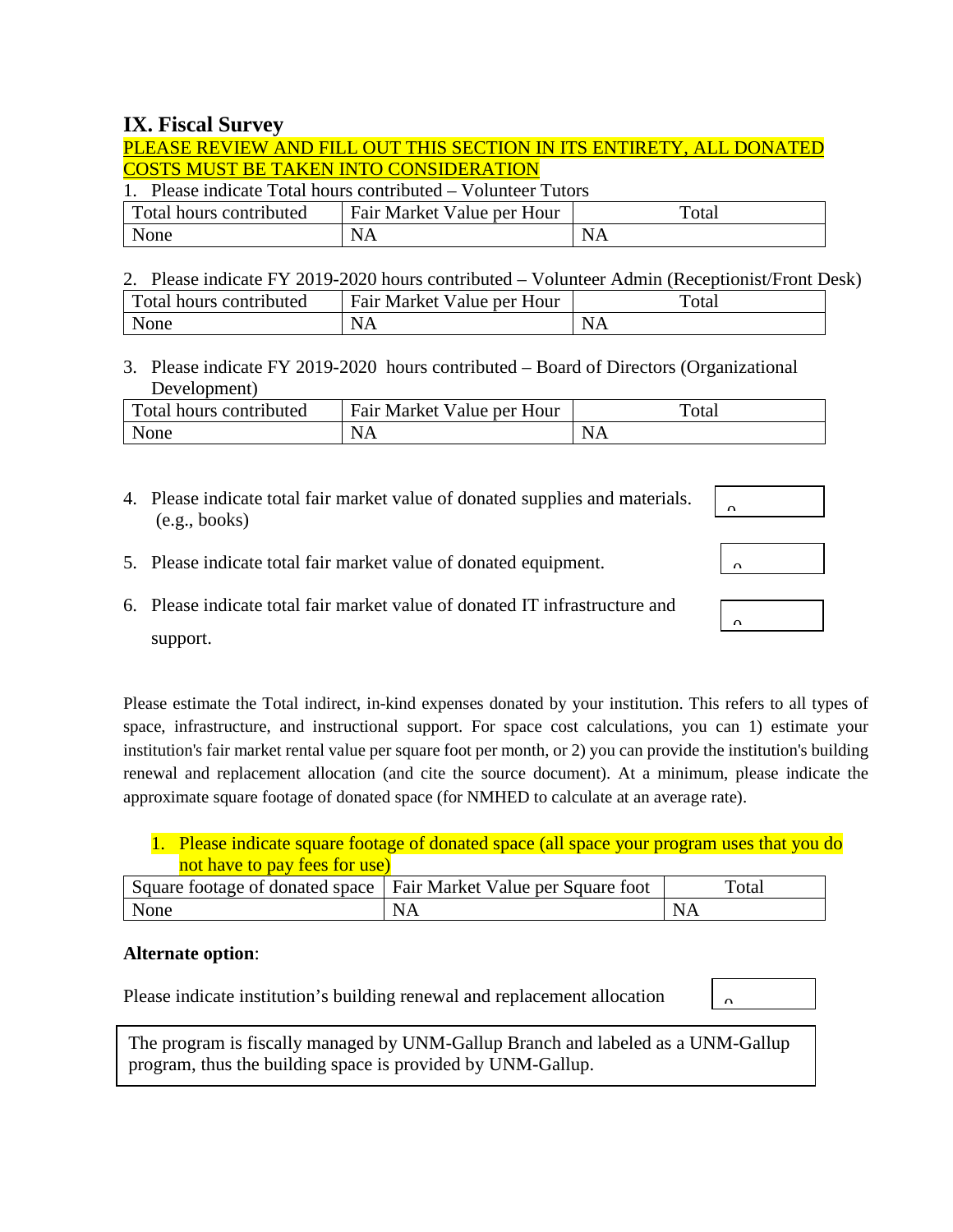### **IX. Fiscal Survey (Continued)**

#### **A. Additional grants, funding from partnerships, etc.**

1. Please list other sources of support and their contributions for FY 2019-2020.

| <b>Source</b> | <b>Amount</b> |
|---------------|---------------|
| NA            | <b>NA</b>     |
|               |               |
|               |               |
|               |               |
|               |               |
|               |               |

#### **B. Program Income Activities**

2. Please indicate the amount of PROGRAM INCOME generated from your program for the 2019-2020 fiscal year.

None

Please list the PROGRAM INCOME EXPENDITURES below:

| <b>AEFLA allowable activity</b> | <b>Amount</b> |
|---------------------------------|---------------|
|                                 |               |
|                                 |               |
|                                 |               |
|                                 |               |
|                                 |               |
|                                 |               |
|                                 |               |
|                                 |               |
|                                 |               |

Please attach your NRS tables and MOU/IFA documents to the end of this document, scan it, and, if possible, submit **one single PDF document** to: [adult.education@state.nm.us](mailto:adult.education@state.nm.us) AND [amy.anderson@state.nm.us](mailto:amy.anderson@state.nm.us) no later than 5:00 p.m. on September 1, 2020.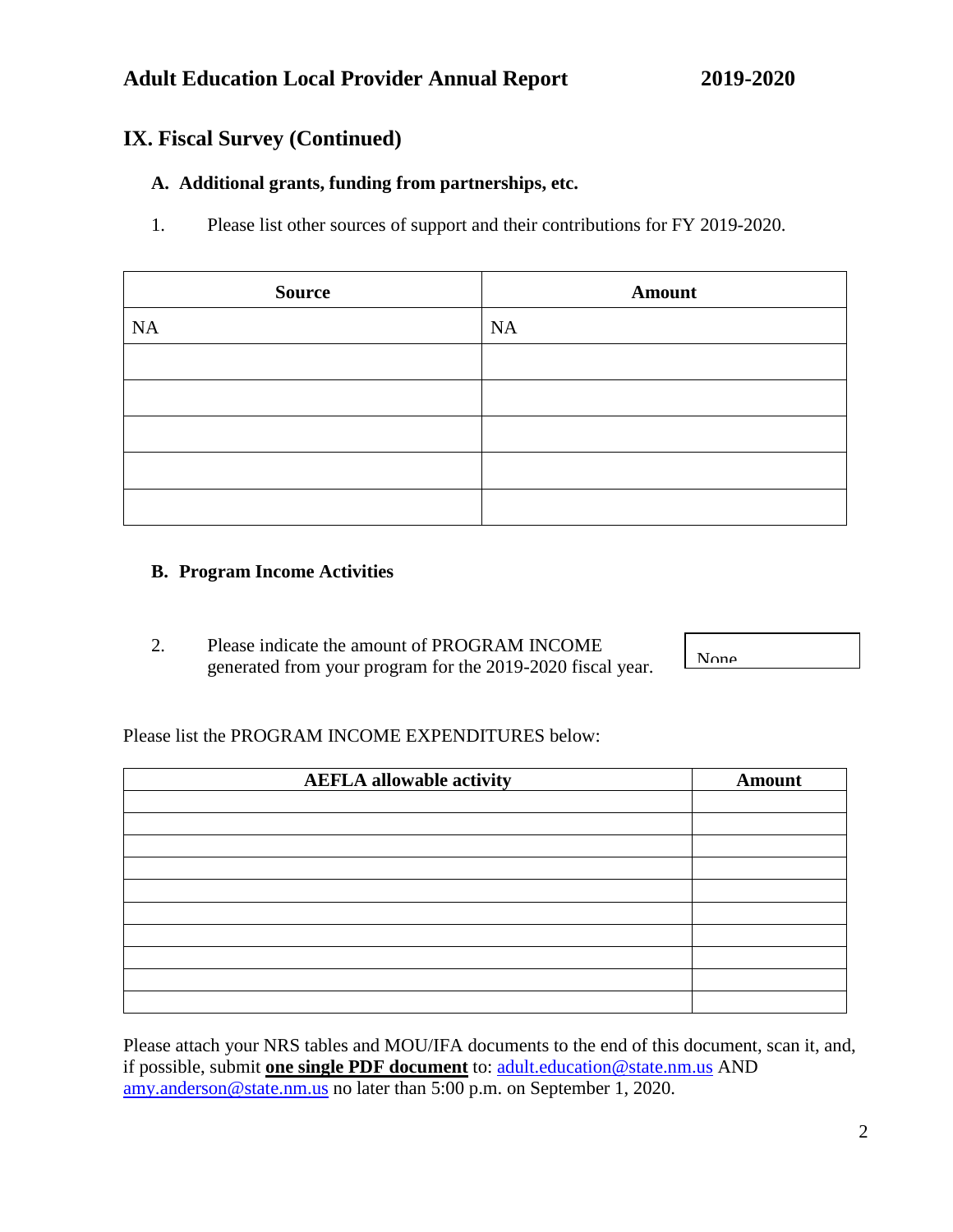#### Name of Program: UNM Gallup Adult Education Program Date Submitted: Draft created 2019-09-27



**New Mexico Higher Education Department Statewide Career Pathways Initiative Career Pathways Planning System FY20** 

#### **PURPOSE OF STATEWIDE INITIATIVE**:

- 1. To create and implement a comprehensive Career Pathways Service Delivery Model for Adult Education statewide and to promote the development of innovative, effective, and sustainable career pathways instruction, which may include Integrated Education and Training opportunities, for New Mexicans with low literacy levels and other significant barriers to employment, including individuals involved with the criminal justice system.
- 2. To encourage local Adult Education programs and other education providers serving similar demographics to form productive partnerships with each other, and with other agencies, organizations, businesses, and other entities who are—or might be---meaningfully engaged with providing education, training, support, employment services, and jobs to adults with low literacy levels and other significant barriers to employment, including incarcerated and other justice-involved individuals.

## **RELEVANT DEFINITIONS FROM THE WORKFORCE INNOVATION AND OPPORTUNITY ACT**

#### **Adult Education Services:**

- Title II of the Workforce Innovation and Opportunity Act (WIOA) defines adult education (AE) to mean academic instruction and education services below the postsecondary level that increases an individual's ability to:
	- A. read, write, and speak in English and perform mathematics or other activities necessary for the attainment of a secondary school diploma or its recognized equivalent;
	- B. transition to postsecondary education and training; and
	- C. obtain employment.

#### **Career Pathways:**

 $\triangleright$  WIOA defines career pathways to mean a series of rigorous and high-quality education and training strategies and other services that enable individuals to secure employment within a specific occupational sector and to advance over time to successively higher levels of education and employment in that sector. Elements of career pathways will:

A. align with the skill needs of industries in the economy of the State or regional economy involved;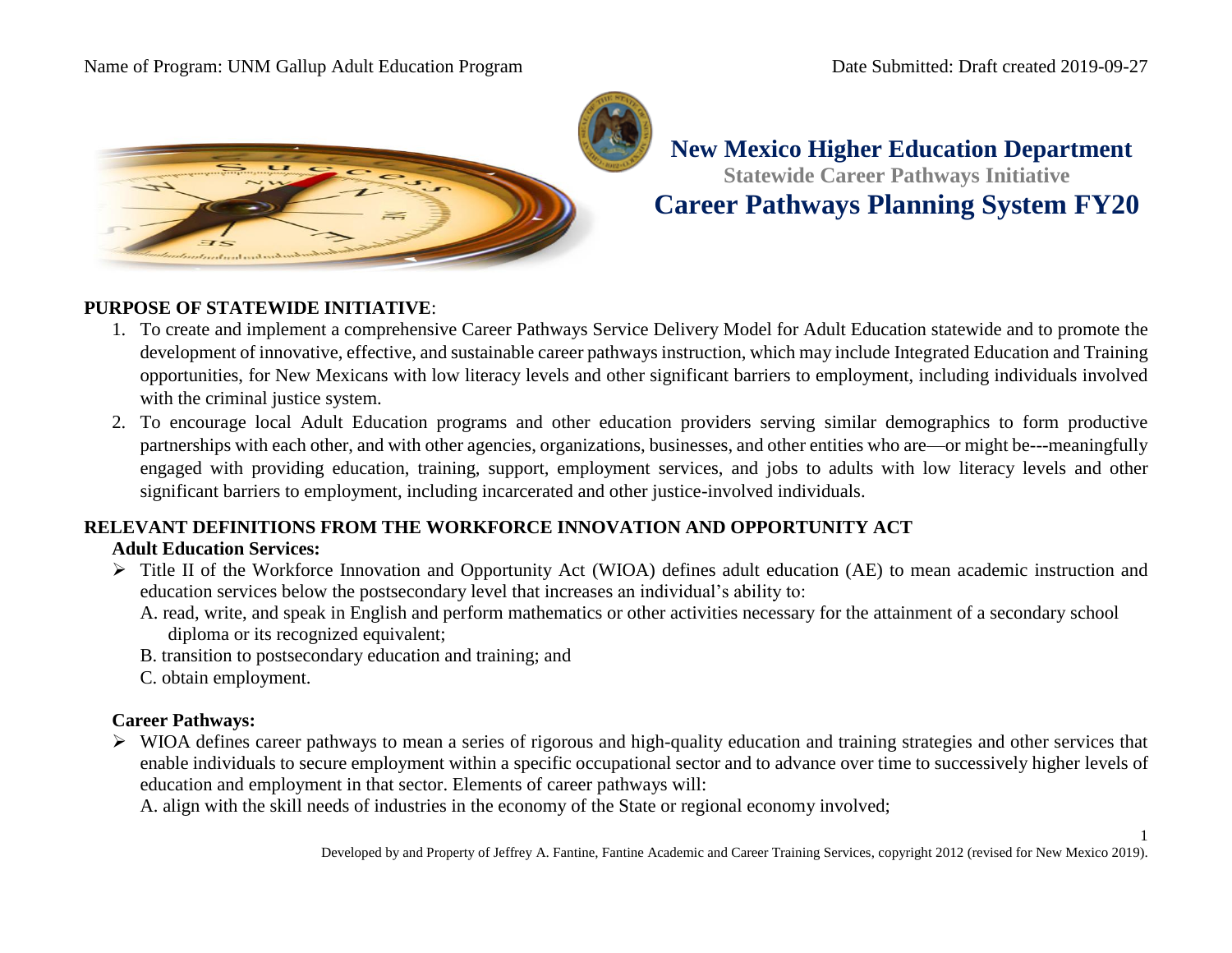- B. prepare an individual to be successful in any of a full range of secondary or postsecondary education options, including registered apprenticeships;
- C. include advising to support an individual in achieving the individual's education and career goals;
- D. include, as appropriate, education offered concurrently with and in the same context as workforce preparation activities and training for a specific occupation or occupational cluster;
- E. organize education, training, and other services to meet the particular needs of an individual in a manner that accelerates the educational and career advancement of the individual to the extent possible;
- F. enable an individual to attain a secondary school diploma or its recognized equivalent and at least one recognized postsecondary credential; and
- G. help an individual enter or advance within a specific occupation or occupational cluster.

#### **Integrated Education and Training (IET):**

- ▶ Defined in WIOA Section 203(11) as: A service approach that provides adult education and literacy activities concurrently and contextually with workforce preparation activities and workforce training for a specific occupation or occupational cluster for the purpose of educational and career advancement.
- $\triangleright$  Required IET Components as specified in C34 CFR 463.36:
	- 1. Adult Education and literacy activities as described in 463.30
	- 2. Workforce preparation activities as described in 463.34, and

3. Workforce training for a specific occupation or occupational cluster, which can be any of the training services defined in section 134(c)(3)(D) of WIOA.

#### **DEFINITION OF JUSTICE-INVOLVED INDIVIDUALS:**

 $\triangleright$  Justice-involved individuals include anyone who is currently or has been involved with the criminal justice system. This includes individuals who are awaiting trial, convicted of a crime, on probation, under home confinement, incarcerated in jail or prison, under community residential supervision, or on parole. (NATIONAL INSTITUTE OF CORRECTIONS)

#### **PURPOSE OF CAREER PATHWAYS PLANNING SYSTEM:**

 $\triangleright$  To ensure New Mexico's adult education programs meet the federal definitions of adult education, career pathways, and integrated education and training; as well as to meet WIOA requirements and the rigor established through the *Career Pathways in Adult Education Training*, programs will prepare and submit a Career Pathways Plan that will be approved by state staff for implementation during the second half of FY20 (January through June 2020) and beyond. This Plan should be viewed and used as a strategic planning document, that can be reviewed and revised annually, to assist programs with identifying gaps, assessing needs, developing goals, determining resources, and evaluating progress relevant to comprehensive career pathways services.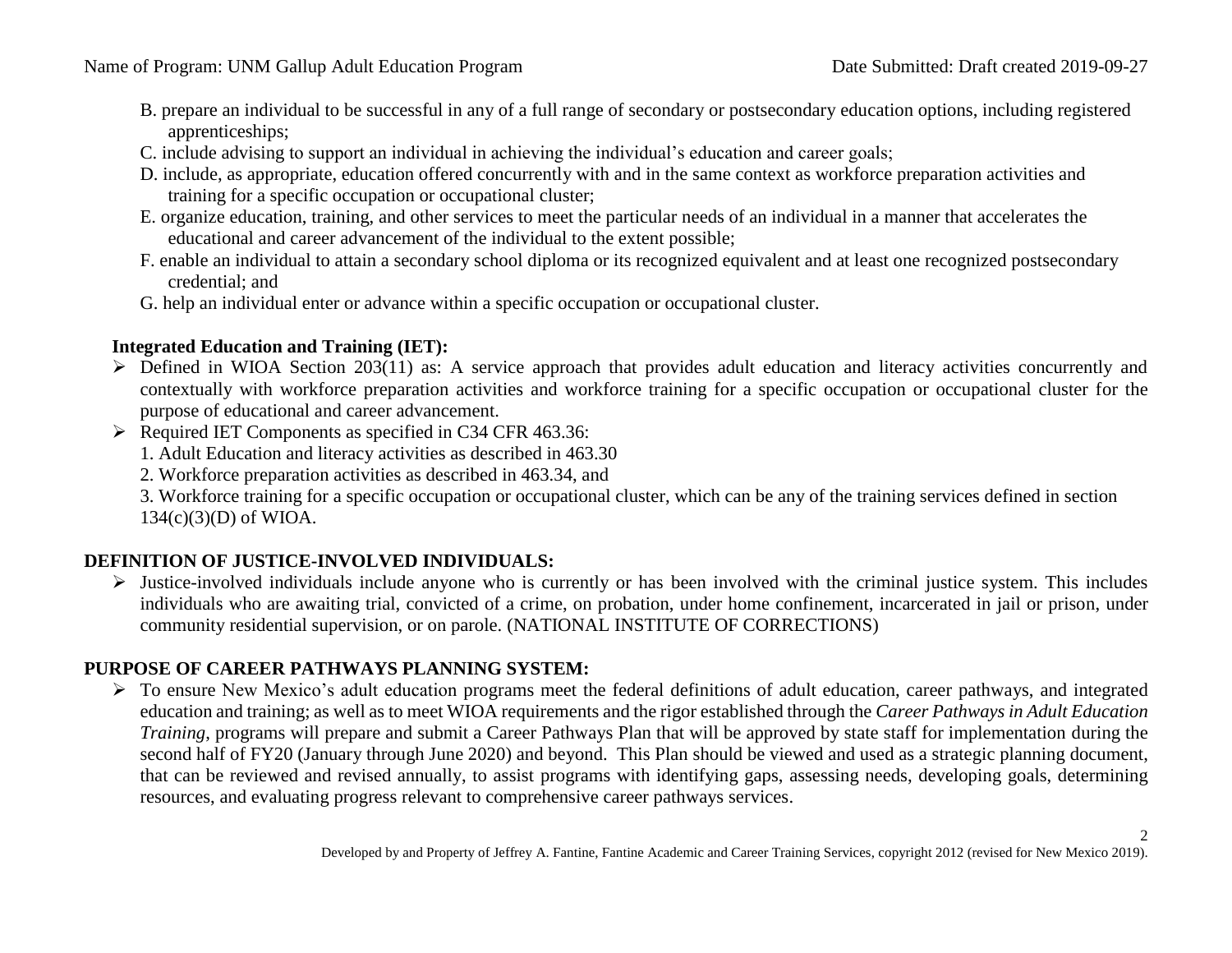Name of Program: UNM Gallup Adult Education Program Date Submitted: Draft created 2019-09-27

Please identify members of the team who developed this plan:

Please Check: **Draft Plan (Due October 31, 2019)** X



#### **CAREER PATHWAYS PLAN:**

This planning system is a 3-step process designed to assess a program's current status by conducting a gap analysis that identifies (1) what the program has in place and (2) what the program is missing; and to (3) create a plan with the steps needed to move forward toward delivering services within a comprehensive career pathways model. The first part is a gap analysis; the second part is developing an action plan the program will take to fill in the gaps, if all necessary components of a comprehensive career pathways model are not currently in place. **Note:** It is possible that a program may have aspects of all the components in place; in this instance, those programs are encouraged to focus on strengthening aspects within the components as a continuous improvement effort.

Steve Marti, Adrienne Tsethlikai

All programs participating in the Statewide Career Pathways Initiative are required to submit a Career Pathways Plan to the state for approval. If you have questions as you develop your Career Pathways Plan, **contact** Jeffrey A. Fantine, Ph.D., the contractor for this initiative: [jeff.fantine@gmail.com.](mailto:jeff.fantine@gmail.com) Dr. Fantine will be in regular communication with NMHED state staff to discuss specific aspects of this initiative and the planning process, and having a central contact will ensure consistency of information and process.

#### **3-Step Process:**

- 1. Identify what is in place: CURRENT ACTIVITIES
- 2. Identify what is missing: PLANNED NEW ACTIVITIES
- 3. Create a plan to implement was is missing: PLAN TO IMPLEMENT NEW ACTIVITIES

**NOTE:** There should be a direct correlation between what is identified in Step 2 and the plan created in Step 3. Complete each section in bulleted format rather than a narrative. Save this document with your program name in the title. If the program has previously participated in a career pathways effort that resulted in a plan, please attach it along with this document when submitted.

It is highly recommended as the program develops its Career Pathways Plan, that it seeks connections to what already exists locally before creating something new to avoid duplication of efforts within the workforce development system. Please understand, no matter where you are in the career pathways process, either starting out or far along, you can make improvements and move forward. Also, in order to better ensure successful implementation of this Plan, it is recommended that a program take a few steps forward at a time and stagger its implementation timeline.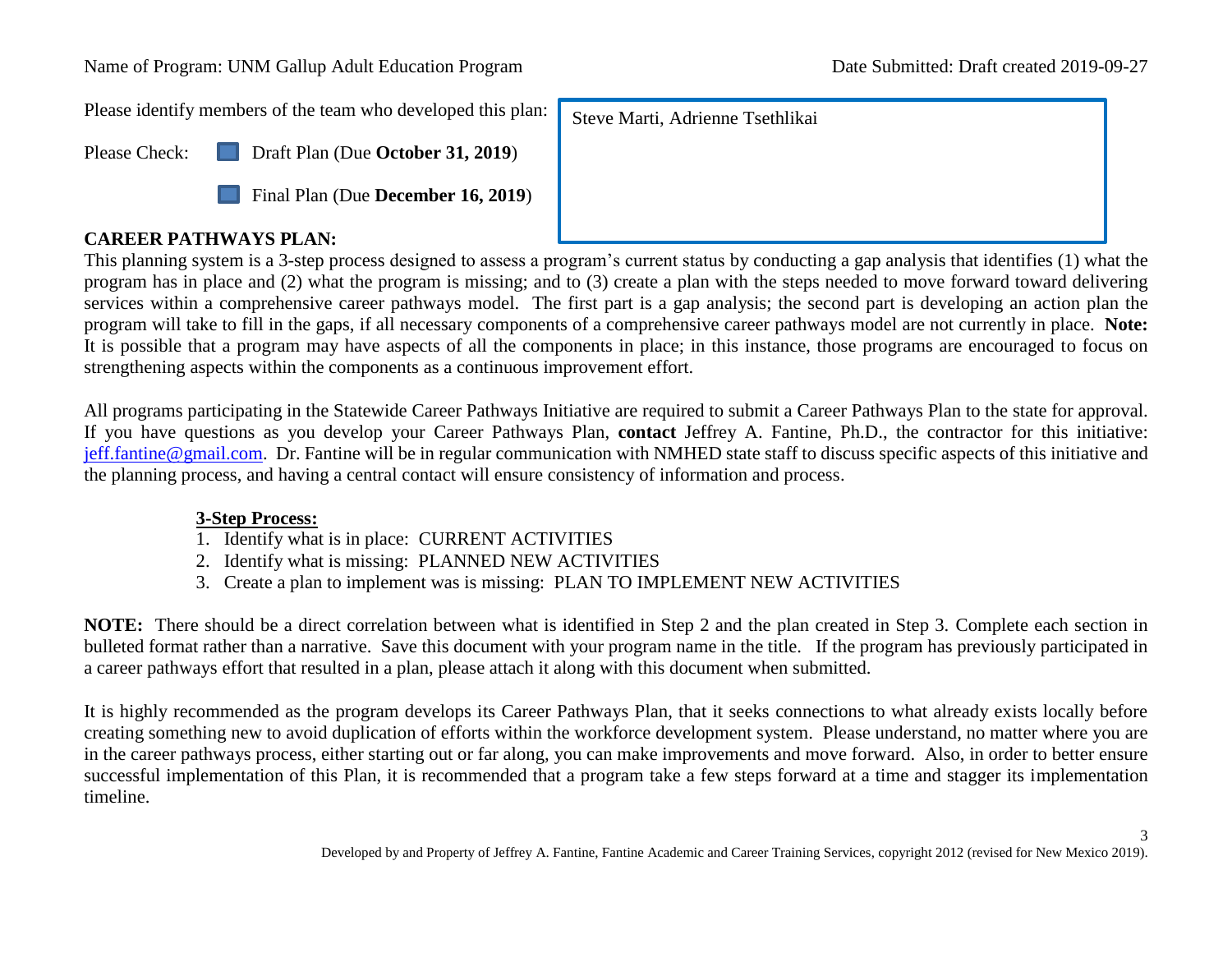|  |  | <b>Creating A Comprehensive Career Pathways Model</b> |  |  |
|--|--|-------------------------------------------------------|--|--|
|--|--|-------------------------------------------------------|--|--|

**Gap Analysis and Plan**

#### **Essential Component 1: Partnerships**

Description: Partnerships are critical to an effective career pathways system. They help align services within a community and create a seamless education and training pipeline. **Partnerships should be strategic and mutually beneficial.**

#### **Considerations -**

- Put relationships in writing. Create formal written agreements with partners critical to an effective career pathways system. These partners include postsecondary institutions, WIOA core and required partners, employers, community agencies, and any stakeholder relevant to the workforce development system. The agreement should include partner roles and responsibilities, services provided, expected outcomes, how resources will be shared, and when the agreement will be revisited.
- Programs may convene a Career Pathways Advisory Group with relevant stakeholder representation to guide career pathways efforts.
- Have an effective referral network in place with stakeholders to streamline services. Determine how the program handles referrals from other agencies and how the program will make referrals to other agencies.

| <b>Current Activities:</b>                                                                                                                                                                                                                          | <b>Planned New Activities:</b>                                                                                                                                                                                                                                                                                                                                                                                                                                                                                                                                             |  |
|-----------------------------------------------------------------------------------------------------------------------------------------------------------------------------------------------------------------------------------------------------|----------------------------------------------------------------------------------------------------------------------------------------------------------------------------------------------------------------------------------------------------------------------------------------------------------------------------------------------------------------------------------------------------------------------------------------------------------------------------------------------------------------------------------------------------------------------------|--|
| Include a list of formal partnerships that already exist. Indicate who the partner is and the<br>nature of the partnership.                                                                                                                         | Include a list of formal partnerships the program would like to establish or a partnership<br>that already exists, but the program would like to strengthen (a minimum of one new or<br>strengthened partnership is required in this Plan). Indicate who the partner is and what<br>the program would like the nature of this partnership to be.                                                                                                                                                                                                                           |  |
| <b>GGEDC (Greater Gallup Economic Development Corporation)</b><br>$\bullet$                                                                                                                                                                         | Already exists: GGEDC (Greater Gallup Economic Development Corporation).<br>٠<br>Would like to help find individuals who would make good candidates for<br>training, but lack a high school diploma.<br>New: ATD 4 <sup>th</sup> World. Would like to partner with them to deliver adult education<br>$\bullet$<br>to those in the lowest poverty levels.<br>Workforce job development career coach<br>$\bullet$<br><b>Institutional support – UNMG CCTE</b><br>$\bullet$<br><b>Student Services – UNM G</b><br>$\bullet$<br><b>Tribal workforce agencies</b><br>$\bullet$ |  |
| Plan:                                                                                                                                                                                                                                               | Timeline:                                                                                                                                                                                                                                                                                                                                                                                                                                                                                                                                                                  |  |
| Include a step-by-step action plan on how the program will implement each item in "Planned New Activities" above. Include how the<br>program will go about establishing or strengthening the partnerships listed in "Planned New Activities" above. |                                                                                                                                                                                                                                                                                                                                                                                                                                                                                                                                                                            |  |
| <b>GGEDC</b>                                                                                                                                                                                                                                        |                                                                                                                                                                                                                                                                                                                                                                                                                                                                                                                                                                            |  |
| Have a formal agreement in place<br>$\circ$                                                                                                                                                                                                         | Dec 2019                                                                                                                                                                                                                                                                                                                                                                                                                                                                                                                                                                   |  |
| Specific responsibilities of each party                                                                                                                                                                                                             |                                                                                                                                                                                                                                                                                                                                                                                                                                                                                                                                                                            |  |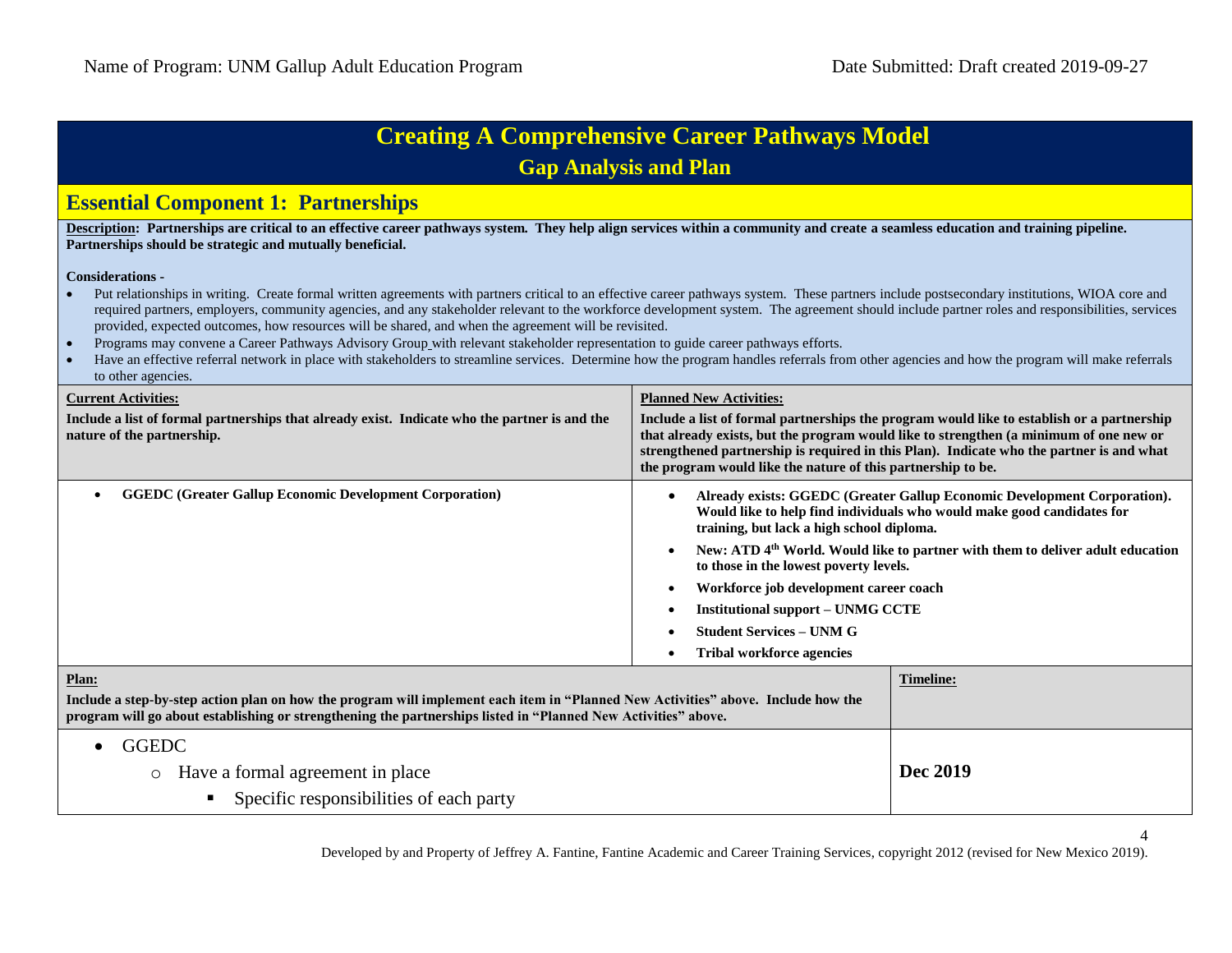| <b>Creating A Comprehensive Career Pathways Model</b>                                                                          |                                                 |
|--------------------------------------------------------------------------------------------------------------------------------|-------------------------------------------------|
| <b>Gap Analysis and Plan</b>                                                                                                   |                                                 |
| <b>Essential Component 1: Partnerships</b>                                                                                     |                                                 |
| Specific outcomes and HT know when they have been achieved                                                                     |                                                 |
| HT process referrals, inside and outside the program                                                                           |                                                 |
| Create a referral network for this specific program                                                                            |                                                 |
| Establish specific times to meet to assess progress, questions                                                                 |                                                 |
| Create materials to advertise this particular adult education path<br>O                                                        |                                                 |
| Establish a time to start teaching individuals, or cohort<br>O                                                                 |                                                 |
| Establish a process to transfer graduated students from UNMGAE to GGEDC training<br>$\circ$                                    |                                                 |
| ATD 4 <sup>th</sup> World                                                                                                      |                                                 |
| Meet with Karen Stornelli, NM Director of ATD 4 <sup>th</sup> World<br>$\circ$                                                 |                                                 |
| Determine if there is a significant intersection of vision and mission to make a<br>٠<br>successful partnership worth pursuing | 31 Oct 2019-Met and discussed<br>possibililties |
| Have a written agreement in place<br>$\circ$                                                                                   |                                                 |
| Specific parameters of program to be delivered by each party<br>$\blacksquare$                                                 |                                                 |
| Specific responsibilities of each party, with dates (if necessary)                                                             |                                                 |
| Specific goals of the program partnership, specific enough so that each knows when<br>they have been accomplished              |                                                 |
| Set a next time to meet, with homework to do ahead of time<br>$\circ$                                                          |                                                 |
| Workforce Job Development Career Coach (James Mercale)<br>$\bullet$                                                            |                                                 |
| Have students set up accts in workforce database<br>$\circ$                                                                    | Dec 2019 – Met and agreed to talk               |
| Assist in the navigation of the workforce website/system<br>O                                                                  | more about specific details. Very               |
| Have students do career assessments, including WorkKeys<br>O                                                                   | positive.                                       |
| Assist with creating resumes<br>$\circ$                                                                                        |                                                 |
| <b>CCTE</b> at UNM Gallup                                                                                                      |                                                 |
| Get CP Plan to Division Chair (Sabrina Ezzell)<br>$\circ$                                                                      |                                                 |

5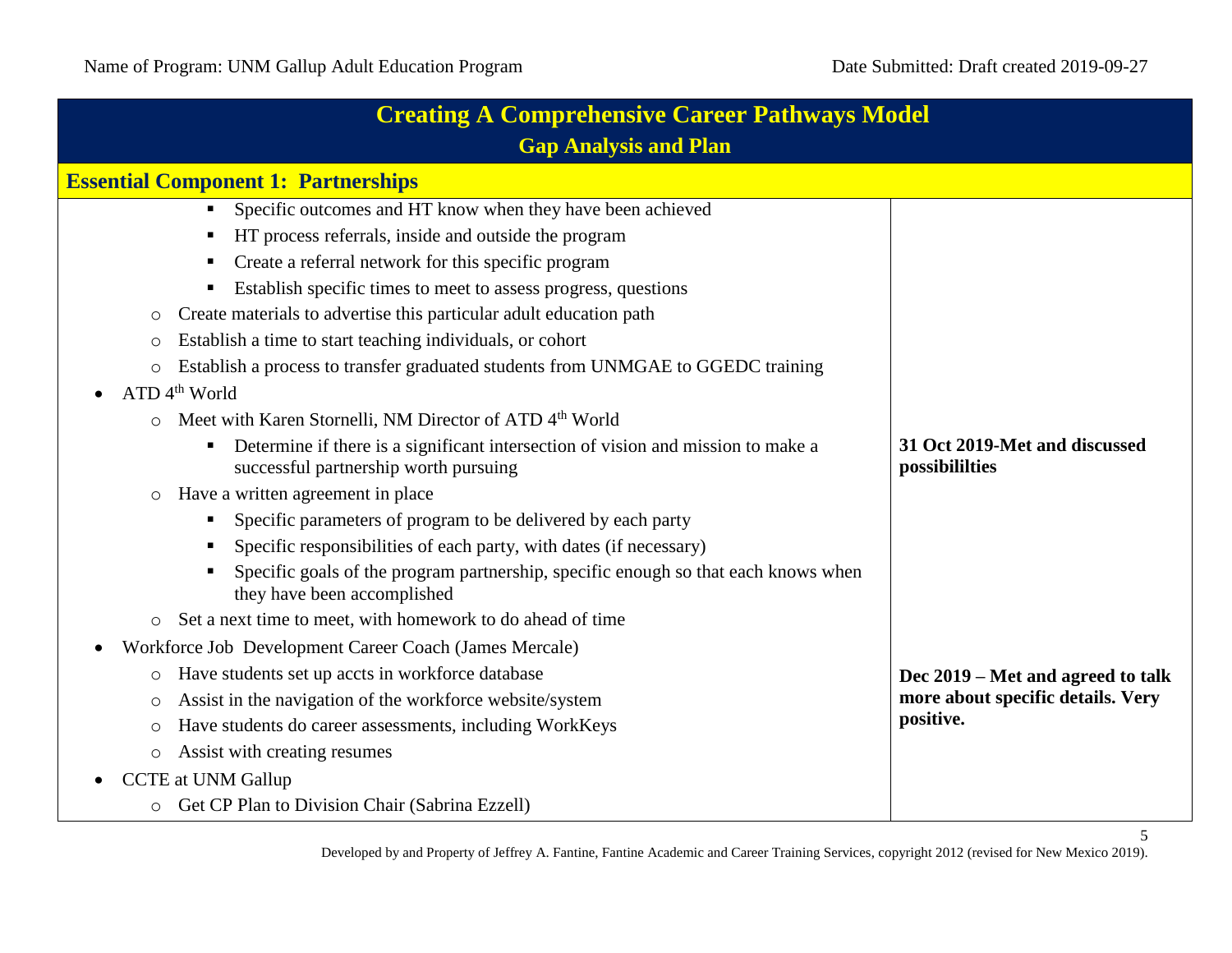| <b>Creating A Comprehensive Career Pathways Model</b><br><b>Gap Analysis and Plan</b>                      |                                                                                                                                                                                                                                                                                                    |  |
|------------------------------------------------------------------------------------------------------------|----------------------------------------------------------------------------------------------------------------------------------------------------------------------------------------------------------------------------------------------------------------------------------------------------|--|
| <b>Essential Component 1: Partnerships</b>                                                                 |                                                                                                                                                                                                                                                                                                    |  |
| • Figure out how our AE students can partner in CCTE program                                               | Jan 2020-will be meeting 18 Dec to<br>discuss this implementation.                                                                                                                                                                                                                                 |  |
| <b>UNMG Student Services</b>                                                                               |                                                                                                                                                                                                                                                                                                    |  |
| Allow AE students to have equal access to campus services                                                  | Jan 2020-set up first discussion mtg                                                                                                                                                                                                                                                               |  |
| Allow AE students to access UNMG advisors and financial aid<br>$\bigcirc$                                  |                                                                                                                                                                                                                                                                                                    |  |
| Tribal workforce agencies                                                                                  |                                                                                                                                                                                                                                                                                                    |  |
| Navajo: NNDWD (Navajo Nation Dept of Workforce Development)<br>$\circ$                                     | Jan 2020-talk with decision-maker                                                                                                                                                                                                                                                                  |  |
| Provide support services to AE students, such as transportation, childcare, tuition assistance,<br>$\circ$ |                                                                                                                                                                                                                                                                                                    |  |
| books and supplies, testing fees                                                                           | <b>NOTE: Except for ATD4th World,</b><br>we have either a developed<br>relationship or one that we have<br>started. It's just a matter of taking<br>the next step in the process of being<br>able to actually flesh out how we<br>might help each other reach those<br>we've been tasked to reach. |  |
|                                                                                                            |                                                                                                                                                                                                                                                                                                    |  |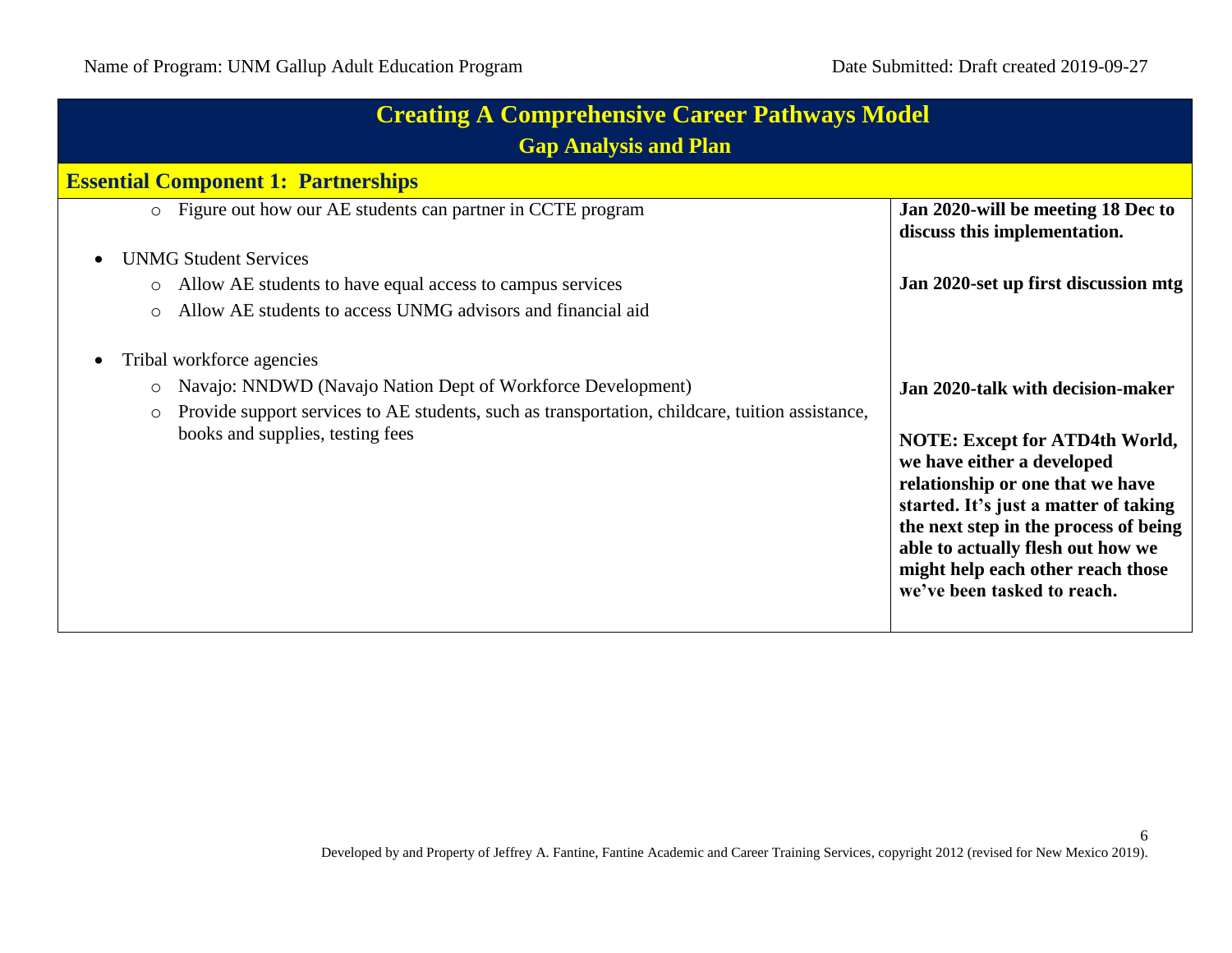#### **Essential Component 2: Career Culture**

**Description: Programs should create a career pathways culture, one that promotes college and career readiness. Career Pathways should impact every aspect of a program and includes messaging, attitudes, environment and speak.** 

#### **Considerations** -

- The program's vision and mission statements should align with the local workforce development system and should reflect a workforce focus.
- Does the program name effectively communicate career pathways services? If not, the program might need a new name or a career pathways tagline.
- A program's promotional materials should emphasize the future beyond the program rather than the endpoint (i.e., college, career and life success over getting a HSE certificate).
- Programs should create an environment that inspires students toward college and career opportunities (i.e., the language that is used, the visuals seen around the facility, the attitudes toward and expectations of students).

| <b>Current Activities:</b>                                                                                                                                                                                                                                                                                                                                                                                                                                                | <b>Planned New Activities:</b>                                                                                                                                                                                                                                                                                                                                                                                                                                                                                     |
|---------------------------------------------------------------------------------------------------------------------------------------------------------------------------------------------------------------------------------------------------------------------------------------------------------------------------------------------------------------------------------------------------------------------------------------------------------------------------|--------------------------------------------------------------------------------------------------------------------------------------------------------------------------------------------------------------------------------------------------------------------------------------------------------------------------------------------------------------------------------------------------------------------------------------------------------------------------------------------------------------------|
| Include a list of what the program already does to create a career pathways culture.                                                                                                                                                                                                                                                                                                                                                                                      | Include a list of what the program could do to enhance a career pathways culture.                                                                                                                                                                                                                                                                                                                                                                                                                                  |
| We haven't started anything global yet in this area, but over this last year, I have (as<br>$\bullet$<br>Director) started to talk to the whole group once or twice a week, for a few minutes at the<br>beginning of their classes. I encourage them to believe in their amazing innate abilities<br>and desires, and tell them that it is their life ahead of them—not just passing the final<br>test, but to look ahead at their life and what they want to do with it. | Establish a career pathways advisory board<br>$\bullet$<br>Give the program a name that projects a vision of education for a better economic<br>$\bullet$<br>future, in a career that is good for the individual<br>Make sure that each class has a name that builds rather than takes away or puts down.<br>$\bullet$<br>AE website pages that reflect education, self-determinination, and positive<br>work/career/future.<br>Establish consistent message across all staff teaching, communicating<br>$\bullet$ |
| Plan:<br>Include a step-by-step action plan on how the program will implement each item in "Planned New Activities" above. Include what the<br>program will do specifically to create or enhance a career pathways culture in the program.                                                                                                                                                                                                                                | <b>Timeline:</b>                                                                                                                                                                                                                                                                                                                                                                                                                                                                                                   |
| Establish a career pathways advisory board<br>Create list of possible individuals, organizations<br>$\circ$<br>Decide how, and when, best to contact each<br>$\circ$<br>Create message to deliver<br>$\circ$<br>Plan next time to meet and what to plan for<br>$\circ$                                                                                                                                                                                                    | Mid-October 2019                                                                                                                                                                                                                                                                                                                                                                                                                                                                                                   |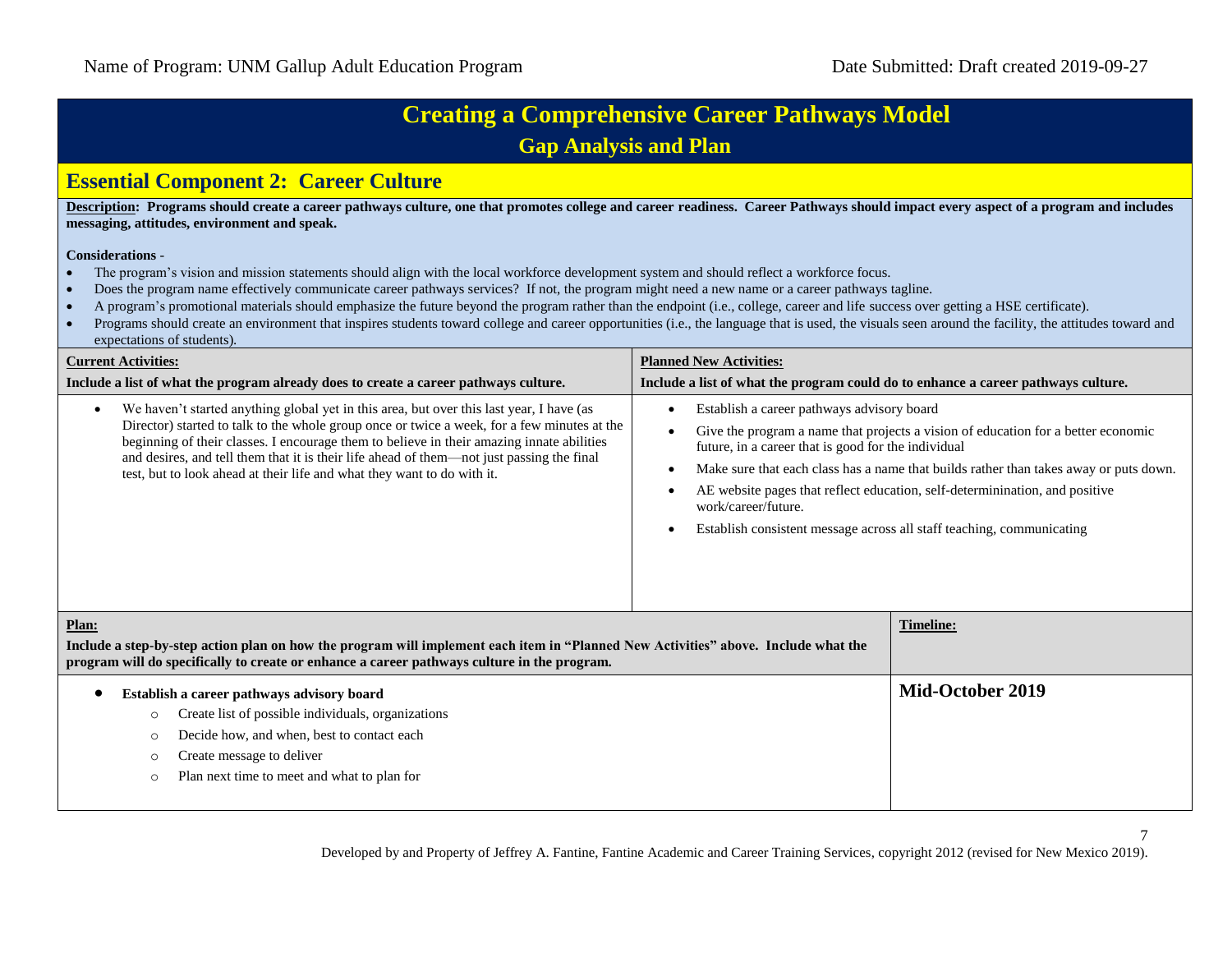| <b>Creating a Comprehensive Career Pathways Model</b><br><b>Gap Analysis and Plan</b> |                                                                                                                                                                                                                                                                                                                                                                                                                                                                                                                                                                                                                                       |                                                                                                                                                                                                      |
|---------------------------------------------------------------------------------------|---------------------------------------------------------------------------------------------------------------------------------------------------------------------------------------------------------------------------------------------------------------------------------------------------------------------------------------------------------------------------------------------------------------------------------------------------------------------------------------------------------------------------------------------------------------------------------------------------------------------------------------|------------------------------------------------------------------------------------------------------------------------------------------------------------------------------------------------------|
|                                                                                       | <b>Essential Component 2: Career Culture</b>                                                                                                                                                                                                                                                                                                                                                                                                                                                                                                                                                                                          |                                                                                                                                                                                                      |
| individual<br>$\circ$<br>$\circ$<br>$\circ$<br>O                                      | Give the program a name that projects a vision of education for a better economic future, in a career that is good for the<br>Introduce this to the staff before a staff mtg<br>Solicit ideas during a staff meeting<br>Ask staff about HT solicit ideas from the students<br>Create letterhead, envelopes, etc. with this new name on it (web site, too)                                                                                                                                                                                                                                                                             | <b>EOM</b> – "Open Doors—Creating<br><b>Bright Futures"</b><br><b>EONov</b> – We have discussed this                                                                                                 |
| $\circ$                                                                               | Make sure class names encourage rather than anything else<br>Along with this, we will be sure to use language throughout the program that builds up and encourages and tells the truth<br>about the potential of each of our students.<br>AE website pages that reflect education, self-determination, and positive work/career/future                                                                                                                                                                                                                                                                                                | subject as a staff, but not<br>comprehensively yet.                                                                                                                                                  |
| $\circ$<br>$\circ$                                                                    | Update and expand current sad, sad webpages to put forward a vibrant, positive message to potential students, staff<br>Utilizing staff and students, decide what basic areas of information should be included on the web pages<br>Assign staff members (and students?) to draft each of these sections.<br>٠<br>Create a document that contains all of these<br>$\blacksquare$<br>Submit to the webmistress<br>From these, create a brochure and other materials.                                                                                                                                                                    | 5 Dec – created a flyer about the<br>next session and an information<br>page about our program in general<br>and have given to UNM Gallup<br>PR/Web people.                                          |
| $\circ$<br>$\circ$<br>$\circ$<br>$\circ$                                              | Establish consistent message across all staff teaching, communicating<br>From the above, create in a format that can be displayed in each classroom and in the foyer<br>I will draw from these when I speak the all the students once or twice a week<br>Decide how often to speak, then be consistent, prepare ahead<br>When talking/sharing with people/groups on campus, be sure to reinforce all these messages<br>Decide who to speak to and what part of the message to share<br>л.<br>Disemminate the appropriate parts of these messages to various places around campus (see how Trio does it, or another<br>campus service) | Jan 2020 – Our winter session<br>begins 21 Jan. We have time to<br>brainstorm some visuals we can<br>post around our center, and even<br>on the main part of campus (we are<br>located 5 miles away. |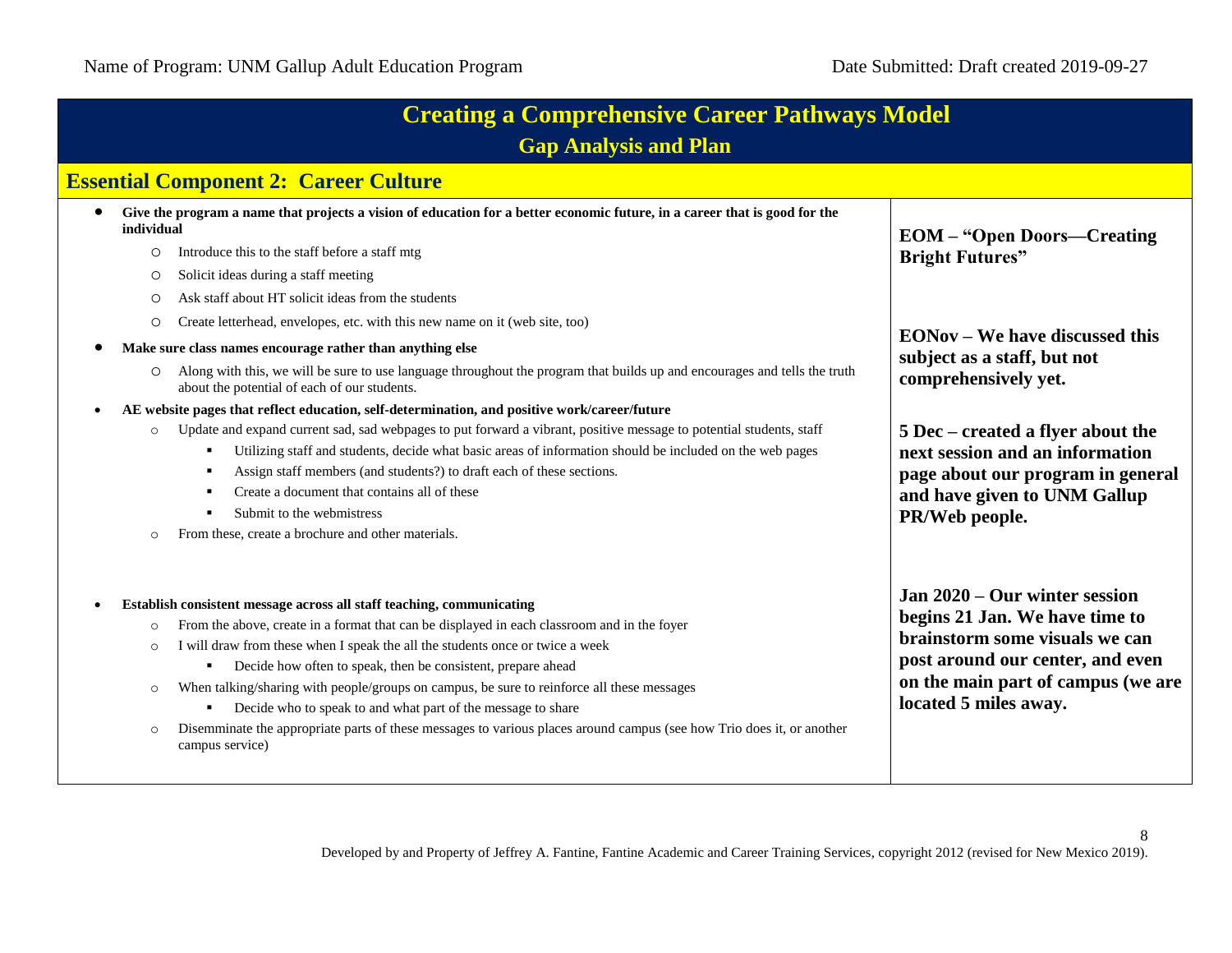| <b>Creating a Comprehensive Career Pathways Model</b><br><b>Gap Analysis and Plan</b>                                                                                                                                                                                                                                                                                                                                                                                                                                                |                                                                                                                                                                                                                                   |  |  |
|--------------------------------------------------------------------------------------------------------------------------------------------------------------------------------------------------------------------------------------------------------------------------------------------------------------------------------------------------------------------------------------------------------------------------------------------------------------------------------------------------------------------------------------|-----------------------------------------------------------------------------------------------------------------------------------------------------------------------------------------------------------------------------------|--|--|
| <b>Essential Component 3: Labor Market Information (LMI)</b>                                                                                                                                                                                                                                                                                                                                                                                                                                                                         |                                                                                                                                                                                                                                   |  |  |
| Description: Career Pathways systems are driven by local labor market information. Labor market information describes current and projected local workforce needs. This information<br>can be helpful when guiding students with career planning as well as with planning instructional services and IET programs. It is important that programs analyze and utilize labor<br>market information to design and implement career pathways models. New Mexico's Labor Market Information can be found at https://www.dws.state.nm.us/. |                                                                                                                                                                                                                                   |  |  |
| Considerations-<br>Engage employers that align with local workforce needs.<br>Share labor market information with students to help inform their career goal-setting and planning.<br>Develop contextualized instruction and IET programs in in-demand industries.<br>$\bullet$                                                                                                                                                                                                                                                       |                                                                                                                                                                                                                                   |  |  |
| <b>Current Activities:</b>                                                                                                                                                                                                                                                                                                                                                                                                                                                                                                           | <b>Planned New Activities:</b>                                                                                                                                                                                                    |  |  |
| Include an analysis of local LMI, i.e. what the current and projected local workforce needs<br>are. Include a list of how the program currently uses LMI to inform career pathways efforts.                                                                                                                                                                                                                                                                                                                                          | Include a list of how the program will use LMI to inform career pathways efforts (either<br>enhancing what is already being done, or beginning to use this information if it is not being<br>used currently in a meaningful way). |  |  |
| Current workforce needs (for employers) p. 46                                                                                                                                                                                                                                                                                                                                                                                                                                                                                        | Construction and Trades - work with GGEDC, UNMG trades certifications                                                                                                                                                             |  |  |
| <b>Construction and Trades</b>                                                                                                                                                                                                                                                                                                                                                                                                                                                                                                       | Health Care - work with UNMG Nursing (Sabrina Ezzell), support services for                                                                                                                                                       |  |  |
| Manufacturing<br>$\circ$                                                                                                                                                                                                                                                                                                                                                                                                                                                                                                             | hospitals (phlebotomy, lab technician, X-ray tech, foor service                                                                                                                                                                   |  |  |
| Transportation/Logistics/Warehousing<br>€                                                                                                                                                                                                                                                                                                                                                                                                                                                                                            | Social Assistance - BHT, Home healthcare, counselor (LADAC), etc.                                                                                                                                                                 |  |  |
| <b>Educational Services</b><br>$\cap$                                                                                                                                                                                                                                                                                                                                                                                                                                                                                                |                                                                                                                                                                                                                                   |  |  |
| Service Secotr (includes Hospitality, Tourism, Food Services, Retail Trade)<br>$\circ$                                                                                                                                                                                                                                                                                                                                                                                                                                               | Help students to get on a path of continuous advancement and income increases, never<br>forgetting, however, that a good life is more than just a good income, but work that                                                      |  |  |
| Health Care and Social Assistance<br>€                                                                                                                                                                                                                                                                                                                                                                                                                                                                                               | someone can feel good about.                                                                                                                                                                                                      |  |  |
| <b>Small Business Development</b><br>$\circ$                                                                                                                                                                                                                                                                                                                                                                                                                                                                                         |                                                                                                                                                                                                                                   |  |  |
| Current workforce needs (for employees, skill-level needs) p. 48                                                                                                                                                                                                                                                                                                                                                                                                                                                                     | And don't forget E. F. Schumacher.<br>$\circ$                                                                                                                                                                                     |  |  |
| 43% of jobs require bachelor's degree or higher<br>$\circ$<br>13% of population meets this requirment                                                                                                                                                                                                                                                                                                                                                                                                                                | Neither forget to consider the Future of Work and how this can impact what<br>$\circ$<br>work is going to be there for us humans in the future.                                                                                   |  |  |
| 18% of jobs require middle-level skills<br>$\circ$<br>28.8% of population meets these requirements                                                                                                                                                                                                                                                                                                                                                                                                                                   |                                                                                                                                                                                                                                   |  |  |
| 38.3% of jobs require low-level skills<br>$\circ$<br>58.2% of population meets these requirements                                                                                                                                                                                                                                                                                                                                                                                                                                    |                                                                                                                                                                                                                                   |  |  |
| This means that the number of people who have the skills required for middle-                                                                                                                                                                                                                                                                                                                                                                                                                                                        |                                                                                                                                                                                                                                   |  |  |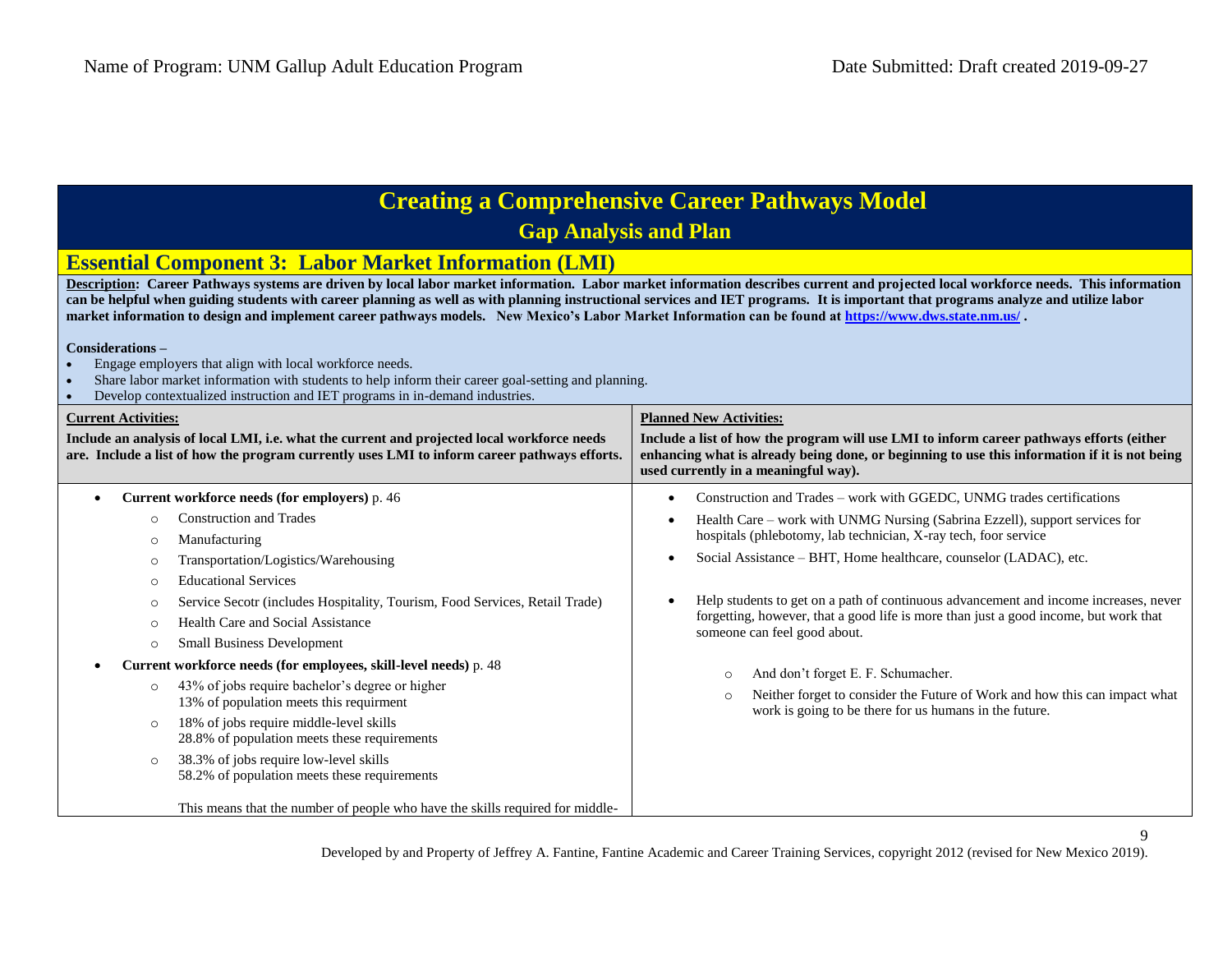10

| <b>Creating a Comprehensive Career Pathways Model</b>                                                                                                                                                                                                                                                                                               |  |                                                                       |  |
|-----------------------------------------------------------------------------------------------------------------------------------------------------------------------------------------------------------------------------------------------------------------------------------------------------------------------------------------------------|--|-----------------------------------------------------------------------|--|
| <b>Gap Analysis and Plan</b>                                                                                                                                                                                                                                                                                                                        |  |                                                                       |  |
| <b>Essential Component 3: Labor Market Information (LMI)</b>                                                                                                                                                                                                                                                                                        |  |                                                                       |  |
| or low-level jobs are much greater than the jobs available, and that the number<br>of people with high skills are much fewer than those needed for those jobs.                                                                                                                                                                                      |  |                                                                       |  |
| Projected workforce needs (p. 40)                                                                                                                                                                                                                                                                                                                   |  |                                                                       |  |
| Health Care and Social Assistance                                                                                                                                                                                                                                                                                                                   |  |                                                                       |  |
| Retail Trade, Accomodation and Food Services<br>$\circ$                                                                                                                                                                                                                                                                                             |  |                                                                       |  |
| Plan:                                                                                                                                                                                                                                                                                                                                               |  | Timeline:                                                             |  |
| Include a step-by-step action plan on how the program will implement each item in "Planned New Activities" above.                                                                                                                                                                                                                                   |  |                                                                       |  |
| <b>Construction and Trades</b>                                                                                                                                                                                                                                                                                                                      |  | Feb 2020 – Meet with the teacher                                      |  |
| UNMGallup Construction, Welding, and Auto Body<br>$\circ$                                                                                                                                                                                                                                                                                           |  | in each area, get to know each                                        |  |
| 1. Meet with the head of each department above                                                                                                                                                                                                                                                                                                      |  | other better, and see if there are                                    |  |
| Construction and Trades - work with GGEDC, UNMG trades certifications                                                                                                                                                                                                                                                                               |  | ways that we can help each other.                                     |  |
| Seek to come to an understanding as to the needs of their regular students and our ABE students. The goal in the<br>2.<br>first meeting is to get to know each other, the programs we offer, the needs of the students, and how what we offer<br>will lead them to a better, sustainable future with work that is good for them and their families. |  |                                                                       |  |
| 3. Write up an agreement, in which are laid out what each party brings to the CP table:                                                                                                                                                                                                                                                             |  | Jun 2020 – After a semester is                                        |  |
| I can imagine UNMGAE having classes that teach soft skills (on either campus), employability skills,<br>$\bullet$<br>job-retention skills, interpersonal skills, skills at how to lay out a career pathway with very clearly-<br>defined steps.                                                                                                     |  | finished, and we have met an<br>talked March and May, we may          |  |
| I can also imagine the UNMG faculty collaborating/partnering to create a plan where our students can<br>$\bullet$<br>work on a certificate or AAS at the same time that they are finishing up their HSE program.                                                                                                                                    |  | know if a partnership is possible.                                    |  |
| 4. We decide on a timeframe for all of this to happen and start.                                                                                                                                                                                                                                                                                    |  |                                                                       |  |
| <b>Health Care</b>                                                                                                                                                                                                                                                                                                                                  |  |                                                                       |  |
| <b>UNMGallup Nursing-CNA certificate</b><br>$\circ$                                                                                                                                                                                                                                                                                                 |  | Jun 2020 – The new chair of the                                       |  |
| Research the program and make it fully accessible to all the students.<br>1.                                                                                                                                                                                                                                                                        |  | division that AE belongs to has<br>been the head of the nursing dept, |  |
| Meet with the head of the Nursing Department<br>2.                                                                                                                                                                                                                                                                                                  |  |                                                                       |  |
| Look for places of intersection in goals and desires for our students.                                                                                                                                                                                                                                                                              |  | and is over the education dept. She                                   |  |
| Look for specific, concrete ways that UNMGAE can help current CNA and nursing students.                                                                                                                                                                                                                                                             |  | is very interested in the students we                                 |  |
| Draw up an agreement that spells out the details of what each party will do and how they will do it.                                                                                                                                                                                                                                                |  | work with, and I know that there                                      |  |
| Health Care - work with UNMG Nursing (Sabrina Ezzell), support services for hospitals (phlebotomy,<br>lab technician, X-ray tech, foor service                                                                                                                                                                                                      |  | will be a partnership develop here.                                   |  |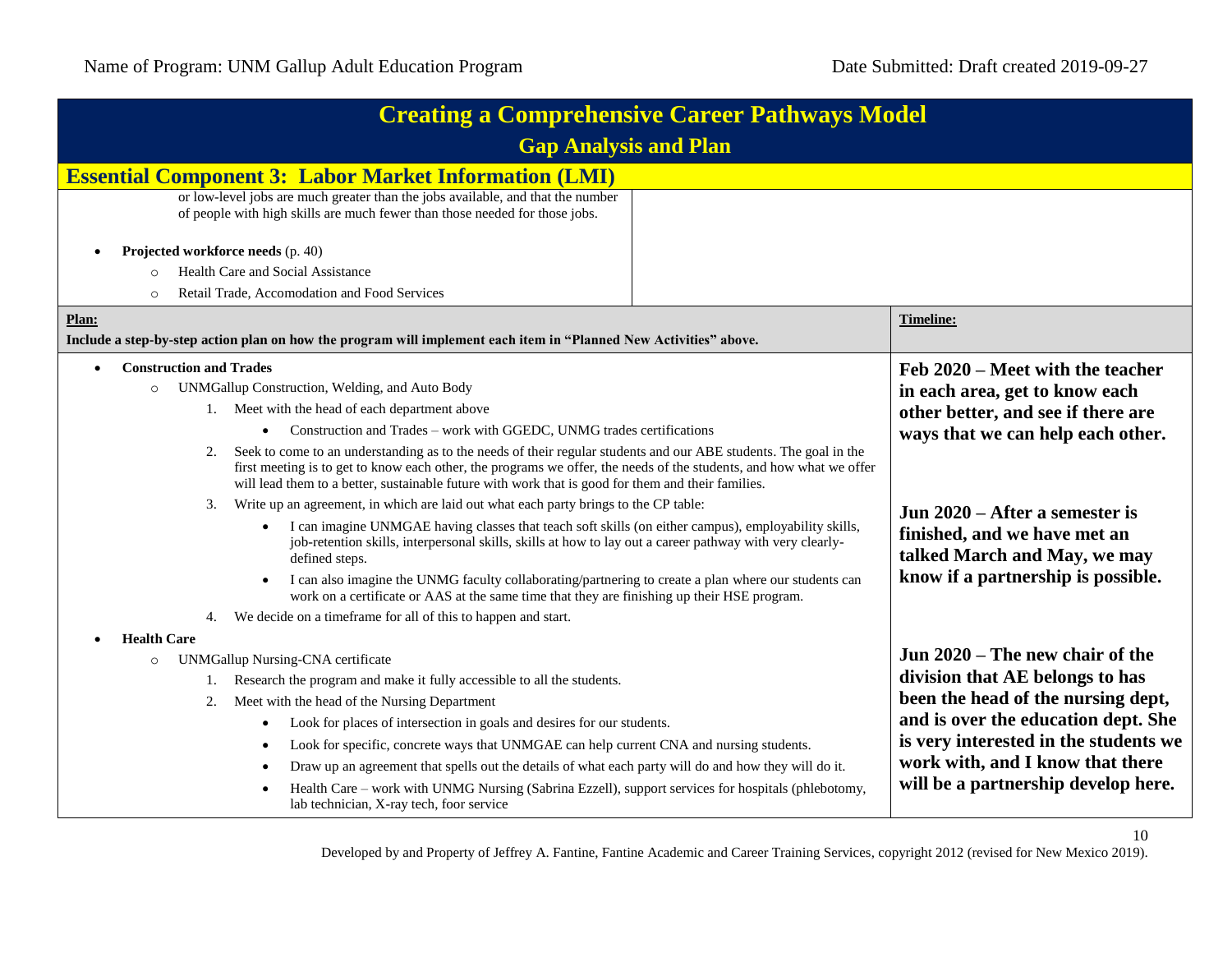| <b>Creating a Comprehensive Career Pathways Model</b>                          |  |
|--------------------------------------------------------------------------------|--|
| <b>Gap Analysis and Plan</b>                                                   |  |
| <b>Essential Component 3: Labor Market Information (LMI)</b>                   |  |
| Social Assistance – BHT, Home healthcare, counselor (LADAC), etc.              |  |
| Help students to get on a path of continuous advancement and income increases. |  |

| <b>Creating a Comprehensive Career Pathways Model</b><br><b>Gap Analysis and Plan</b>                                                                                                                                                                                                                                                                                                                                                                                                                                                                                                                                                                                                                                                                                                                               |                                                                                                                                                                                                                                                                                                                                                                            |  |
|---------------------------------------------------------------------------------------------------------------------------------------------------------------------------------------------------------------------------------------------------------------------------------------------------------------------------------------------------------------------------------------------------------------------------------------------------------------------------------------------------------------------------------------------------------------------------------------------------------------------------------------------------------------------------------------------------------------------------------------------------------------------------------------------------------------------|----------------------------------------------------------------------------------------------------------------------------------------------------------------------------------------------------------------------------------------------------------------------------------------------------------------------------------------------------------------------------|--|
| <b>Essential Component 4: Onboarding: Intake, Assessment and Orientation</b>                                                                                                                                                                                                                                                                                                                                                                                                                                                                                                                                                                                                                                                                                                                                        |                                                                                                                                                                                                                                                                                                                                                                            |  |
| Description: The process of enrolling students, gathering the necessary information to serve students effectively and establishing appropriate expectations of participation in the program.<br>This process should emphasize career pathways and college and career readiness.                                                                                                                                                                                                                                                                                                                                                                                                                                                                                                                                     |                                                                                                                                                                                                                                                                                                                                                                            |  |
| <b>Considerations -</b><br>Have students register with Workforce Connection: https://www.jobs.state.nm.us/vosnet/Default.aspx<br>Provide student enrollment through both managed and open enrollment approaches.<br>$\bullet$<br>Integrate career-related assessments and opportunities for career exploration.<br>$\bullet$<br>Use career pathways maps/visuals to illustrate career advancement.<br>$\bullet$<br>Identify support services to enhance persistence and the probability of success.<br>Have a comprehensive orientation process, such as a Start Smart course, with all necessary onboarding elements. Once the orientation is complete, students then begin instruction.<br><b>Current Activities:</b><br>Describe the program's current onboarding process. Provide a list of all elements of the | <b>Planned New Activities:</b><br>Describe what the new process will look like, if any changes will be made to the                                                                                                                                                                                                                                                         |  |
| process, including any career-related activities.                                                                                                                                                                                                                                                                                                                                                                                                                                                                                                                                                                                                                                                                                                                                                                   | onboarding process. Provide a list of career-related activities the program will include.                                                                                                                                                                                                                                                                                  |  |
| Orientation – 4 days<br>$\bullet$<br>Students take TABE tests: Locator, then level-appropriate. This takes $2\frac{1}{2}$<br>$\circ$<br>days.<br>Students fill out intake/registration forms<br>$\circ$<br>Basic demographic data<br>Student attendance/behavior agreement<br>FERPA notice of disclosure, general and individualized                                                                                                                                                                                                                                                                                                                                                                                                                                                                                | Add a career exploration component (1 day)<br>$\bullet$<br>Add a component that guides students through scheduling their time and efforts,<br>$\bullet$<br>especially with school added to their regular activities.<br>Add a component that enables each student to work through the process of career<br>$\bullet$<br>exploration as a self-directed effort, creatively. |  |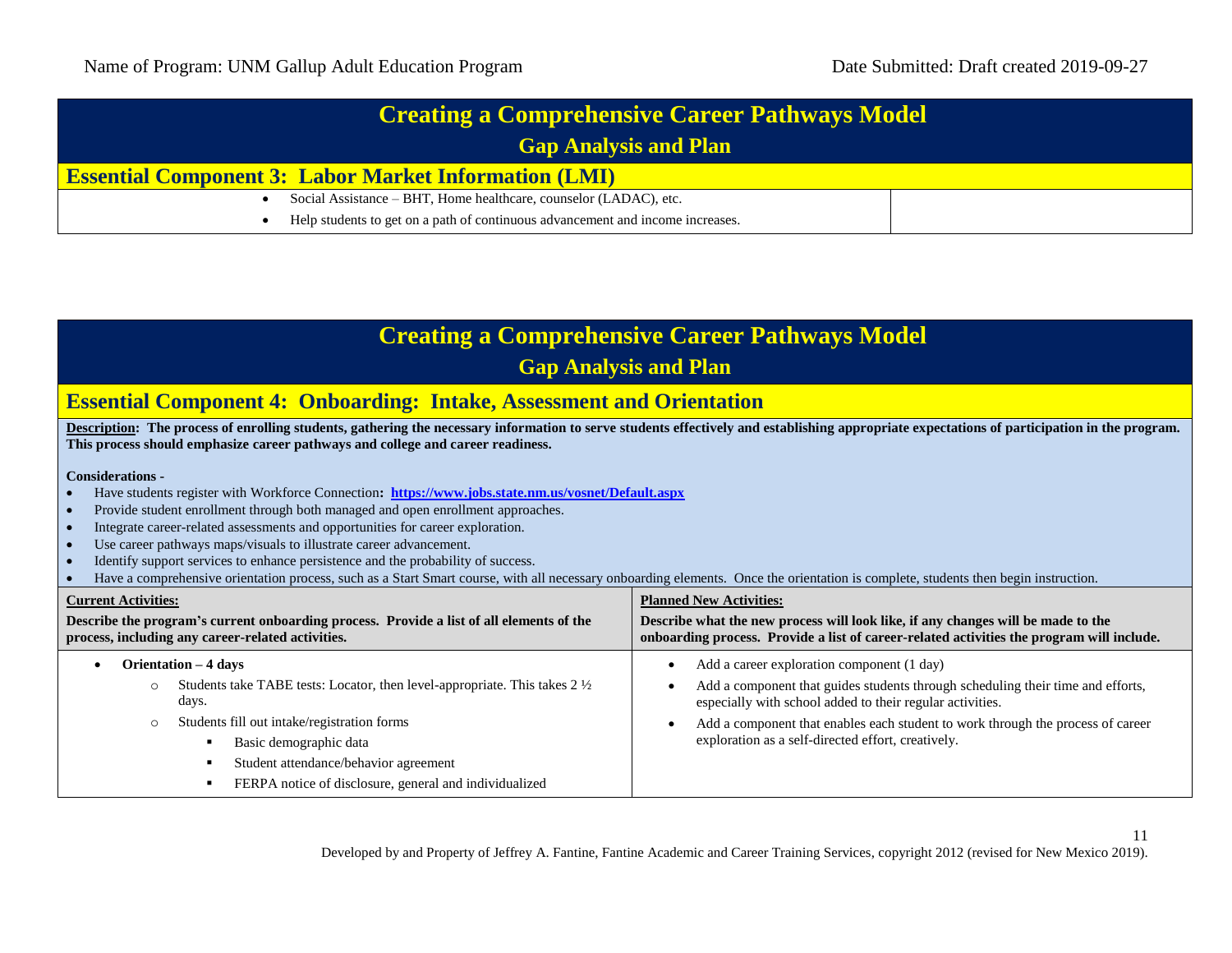| <b>Creating a Comprehensive Career Pathways Model</b><br><b>Gap Analysis and Plan</b>                                                                                                                                                                                                                                                                                                                                                                                                                                                                                                                                                                                                                                                                                                                                                                                           |                                                                                                                                                                                                                                                                                                                |
|---------------------------------------------------------------------------------------------------------------------------------------------------------------------------------------------------------------------------------------------------------------------------------------------------------------------------------------------------------------------------------------------------------------------------------------------------------------------------------------------------------------------------------------------------------------------------------------------------------------------------------------------------------------------------------------------------------------------------------------------------------------------------------------------------------------------------------------------------------------------------------|----------------------------------------------------------------------------------------------------------------------------------------------------------------------------------------------------------------------------------------------------------------------------------------------------------------|
| <b>Essential Component 4: Onboarding: Intake, Assessment and Orientation</b>                                                                                                                                                                                                                                                                                                                                                                                                                                                                                                                                                                                                                                                                                                                                                                                                    |                                                                                                                                                                                                                                                                                                                |
| Local service providers (12-13) introduce themselves to the students and stay<br>so students can talk to them individually.                                                                                                                                                                                                                                                                                                                                                                                                                                                                                                                                                                                                                                                                                                                                                     |                                                                                                                                                                                                                                                                                                                |
| Plan:<br>Include a step-by-step action plan on how the program will implement each item in "Planned New Activities" above.                                                                                                                                                                                                                                                                                                                                                                                                                                                                                                                                                                                                                                                                                                                                                      | <b>Timeline:</b>                                                                                                                                                                                                                                                                                               |
| <b>Career Exploration</b><br>$\bullet$<br>If we do this in-house<br>$\circ$<br>Assign the task to a specific staff member - that would be me.<br>п<br>Do research to determine the best resource on which to base this activity<br>Create materials for students so they can work through this with me                                                                                                                                                                                                                                                                                                                                                                                                                                                                                                                                                                          | <b>Jan 21-30 Winter session</b><br>onboarding. I am going to base this<br>on Bolles' What Color is Your<br>Parachute?                                                                                                                                                                                          |
| Have an outline completed at lease one week ahead of time<br><b>Scheduling Exercise</b><br>Create two different scheduling calendars<br>$\circ$<br>Have students fill out the first calendar with all the regular activities they currently participate in<br>ш<br>Give students a copy of a calendar that has school/class times already entered<br>п<br>Have students fill out the calendar, with their first one next to it, to show how they will now make room for school<br>п<br>in their regular activities. This can be challenging in that they will have to adjust their original schedule to<br>accommodate their new one.<br>Lead a discussion about the challenges of making room for school.<br>Introduce the idea of the necessity of taking time for school, hoping that each one sees the importance of focusing<br>п<br>now so that they can grow their life. | <b>Jan 21-30 Winter session</b><br>onboarding. This is relatively<br>simple activity, but has powerful<br>ramifications. I hope to see if doing<br>this leads to a higher percentage<br>those who stay in the program.<br>This is based on an idea from<br><b>Thomas Bennett at Dine College-</b><br>Shiprock. |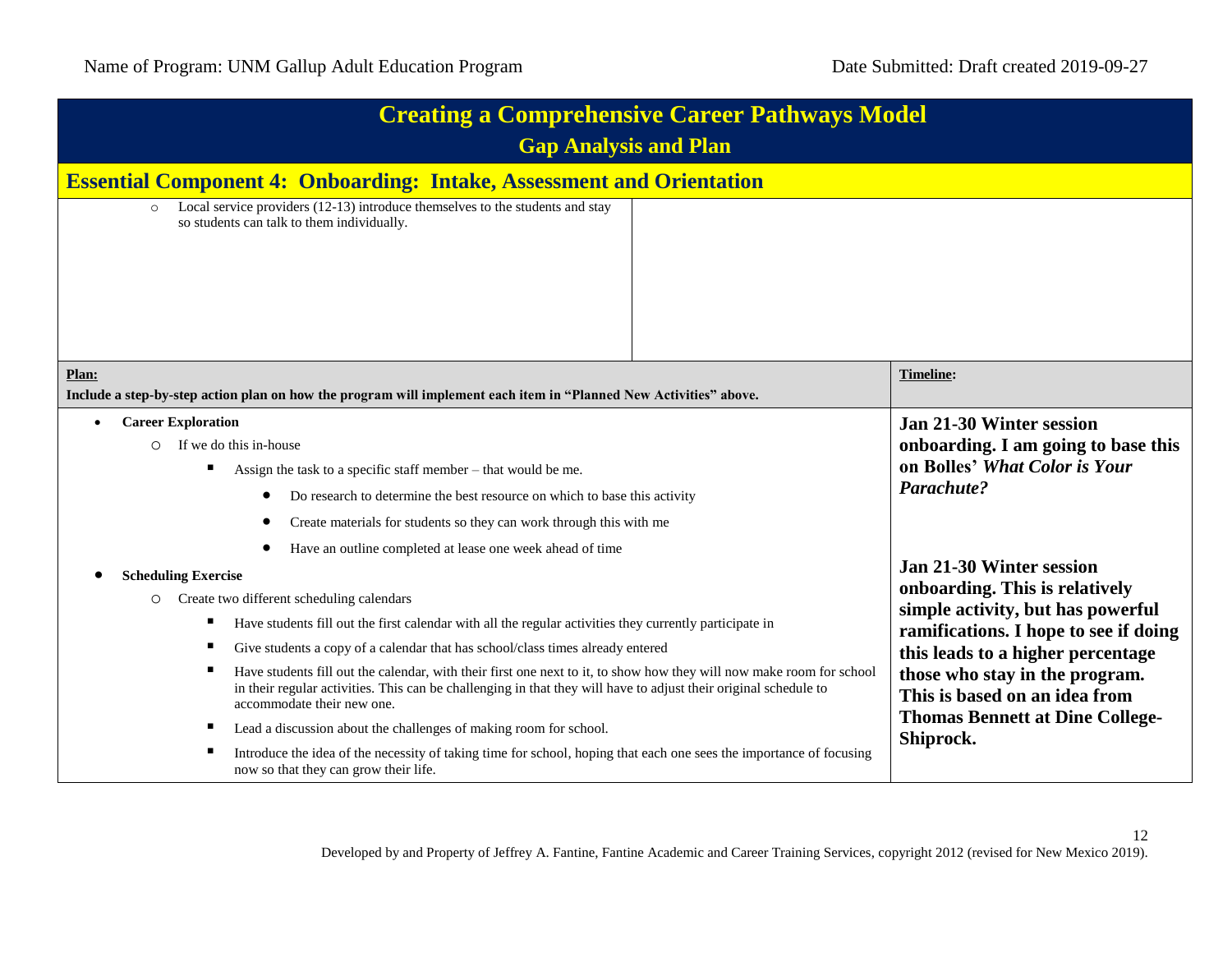#### **Essential Component 5: Individual Education, Career and Life Plans**

Description: Adult education students should have an individual education, career and life plan that he/she is involved in developing, and that is used to guide their program services in a manner that accelerates the student's educational and career advancement. It should include highlights of formal and informal assessment results, academic and career goal setting, **identified support services, persistence strategies, and a plan for services and transition. NMHED is considering requiring a process programs will use for the Individual Education and Career Plans for students.**

#### **Considerations –**

- Integrate career-related elements to an Individual Learning Plan.
- Involve students in creating their plan, and help them understand how to use it to guide them toward academic, career and life success.
- Review several samples of individual education and career plans, choose or create a template that will work for the program.

| <b>Current Activities:</b><br>If the program currently uses an Individual Learning Plan or Individual Education and<br>Career Plan, list the elements included in the template. Include how the plan is developed<br>and used, and how students are involved in the process.                                                                                                                                                                                                                                                                                                                                                                                                                                                                                                                                                                                                                       | <b>Planned New Activities:</b><br>Indicate if the program will use (create new or revise existing) an Individual Education,<br>Career and Life Plan for every student? Include a list of the elements that will be<br>included in the template, how it will be created and used for each student, and how<br>students will be involved in the process. |                                                                                            |
|----------------------------------------------------------------------------------------------------------------------------------------------------------------------------------------------------------------------------------------------------------------------------------------------------------------------------------------------------------------------------------------------------------------------------------------------------------------------------------------------------------------------------------------------------------------------------------------------------------------------------------------------------------------------------------------------------------------------------------------------------------------------------------------------------------------------------------------------------------------------------------------------------|--------------------------------------------------------------------------------------------------------------------------------------------------------------------------------------------------------------------------------------------------------------------------------------------------------------------------------------------------------|--------------------------------------------------------------------------------------------|
| We do not currently have such a plan in place for our students.                                                                                                                                                                                                                                                                                                                                                                                                                                                                                                                                                                                                                                                                                                                                                                                                                                    | I would like us to be able to do it, but at this point we do not have the staff to.                                                                                                                                                                                                                                                                    |                                                                                            |
| Plan:<br>Include a step-by-step action plan on how the program will implement each item in "Planned New Activities" above. Describe how the<br>template will be created, what elements will be included in the template, how the program will create and use these plans for each<br>students, and how students will be involved in creating and using their individual plan.                                                                                                                                                                                                                                                                                                                                                                                                                                                                                                                      |                                                                                                                                                                                                                                                                                                                                                        |                                                                                            |
| While we do not have an advisor hired yet, I am going to orchestrate a very simple beginning:<br>Using a very simple folder system (the kind with 3 bendable metal tabs inside), I am going to have an excercise during the<br>$\circ$<br>career exploration part of onboarding, in which each individual will have the chance to record 3 different jobs/careers that<br>they can see themselves involved in and then choose 1 of those (and with some guidance) lay out a pathway, step-by-step, to<br>this goal. All of these will be kept in a folder, alphabetically, in hanging folders, where each student/teacher/staff member<br>can access them easily in order to be able to encourage the students on their path, or to help them make adjustments or add to<br>it.<br>In these files will be kept copies of the scoring of TABE assessment test and HiSET practice test results.<br>O |                                                                                                                                                                                                                                                                                                                                                        | <b>Jan 2020 Winter session</b><br>onboarding. During the career<br>exploration activities. |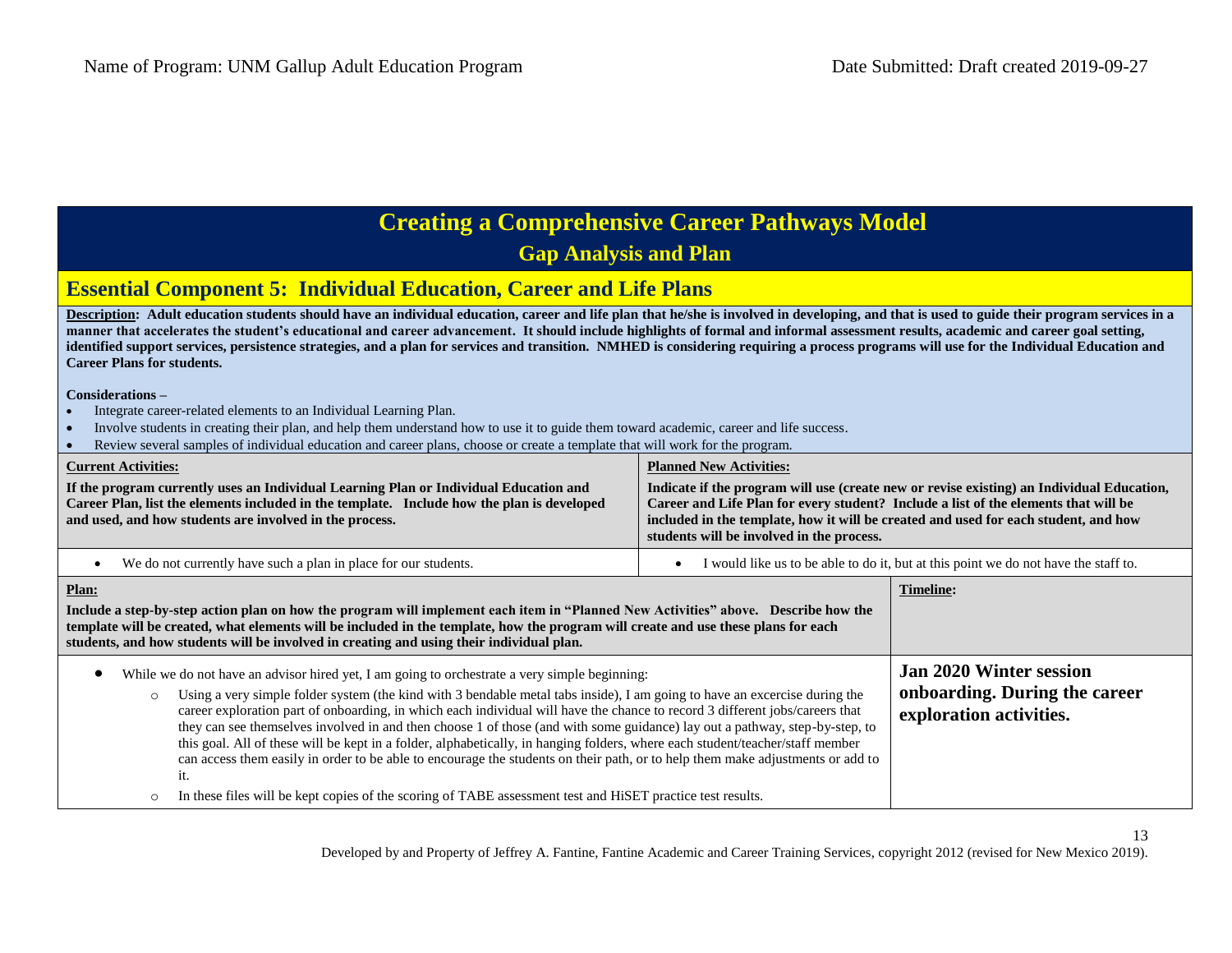| <b>Creating a Comprehensive Career Pathways Model</b>                     |                                                                                                                                                              |  |
|---------------------------------------------------------------------------|--------------------------------------------------------------------------------------------------------------------------------------------------------------|--|
| <b>Gap Analysis and Plan</b>                                              |                                                                                                                                                              |  |
| <b>Essential Component 5: Individual Education, Career and Life Plans</b> |                                                                                                                                                              |  |
| $\circ$                                                                   | I am hoping that by using this method, students will be able to see, in black and white, a real, possible future.                                            |  |
| $\circ$                                                                   | One more note: All staff members are being set up to be able to access LACES so that they can easily see where a particular<br>student has scored on a test. |  |

| <b>Creating a Comprehensive Career Pathways Model</b><br><b>Gap Analysis and Plan</b>                                                                                                                                                                                                                                                                                                                                                                                                                                                             |                                                                                                                                                                                                                                                                                                                                                                 |  |  |
|---------------------------------------------------------------------------------------------------------------------------------------------------------------------------------------------------------------------------------------------------------------------------------------------------------------------------------------------------------------------------------------------------------------------------------------------------------------------------------------------------------------------------------------------------|-----------------------------------------------------------------------------------------------------------------------------------------------------------------------------------------------------------------------------------------------------------------------------------------------------------------------------------------------------------------|--|--|
| <b>Essential Component 6: Career Advising</b>                                                                                                                                                                                                                                                                                                                                                                                                                                                                                                     |                                                                                                                                                                                                                                                                                                                                                                 |  |  |
| Description: Career advising in adult education is providing guidance to students on academic and career services. Advisors help students develop strategies and skills to explore and<br>pursue academic and career options, as well as develop and implement a plan for academic, career and life/family success. Advising services should be ongoing, incorporate use of the<br>student's individual education and career plan, and continue through transition to next steps.                                                                 |                                                                                                                                                                                                                                                                                                                                                                 |  |  |
| <b>Considerations -</b><br>Offer advising through partnerships, use of volunteers, or as part of the program's staffing structure (i.e., create a Career Advisor position).<br>Create a process that provides for ongoing advising services.<br>Include the Individual Education and Career Plan in the advising process.<br>Determine the qualifications of a Career Advisor and identify training requirements.<br>Outline in writing what the Career Advisor should be doing with students so that advising services are applied consistently. |                                                                                                                                                                                                                                                                                                                                                                 |  |  |
| <b>Current Activities:</b>                                                                                                                                                                                                                                                                                                                                                                                                                                                                                                                        | <b>Planned New Activities:</b>                                                                                                                                                                                                                                                                                                                                  |  |  |
| Include a description of how career advising services are currently provided by the program,<br>if they are being provided at all. Include how often students connect with advising services<br>and how the student's Individual Education and Career Plan is used in the advising process.                                                                                                                                                                                                                                                       | Include a description of how career advising services will be provided by the program<br>(either getting started, if it does not currently exist; or strengthened, if it already exists).<br>Include how often students will connect with advising services and how the student's<br>Individual Education and Career Plan will be used in the advising process. |  |  |
| We are in the planning stages of hiring someone to be an advisor-counselor-caseworker.                                                                                                                                                                                                                                                                                                                                                                                                                                                            | The IELPs above will be laying a material foundation for the advisor when hired, and<br>will make it possible, at least to some extent, for the current staff to have quick access<br>to the goals and plans of their students                                                                                                                                  |  |  |
| Plan:<br>Include a step-by-step action plan on how the program will implement each item in "Planned New Activities" above.                                                                                                                                                                                                                                                                                                                                                                                                                        | <b>Timeline:</b>                                                                                                                                                                                                                                                                                                                                                |  |  |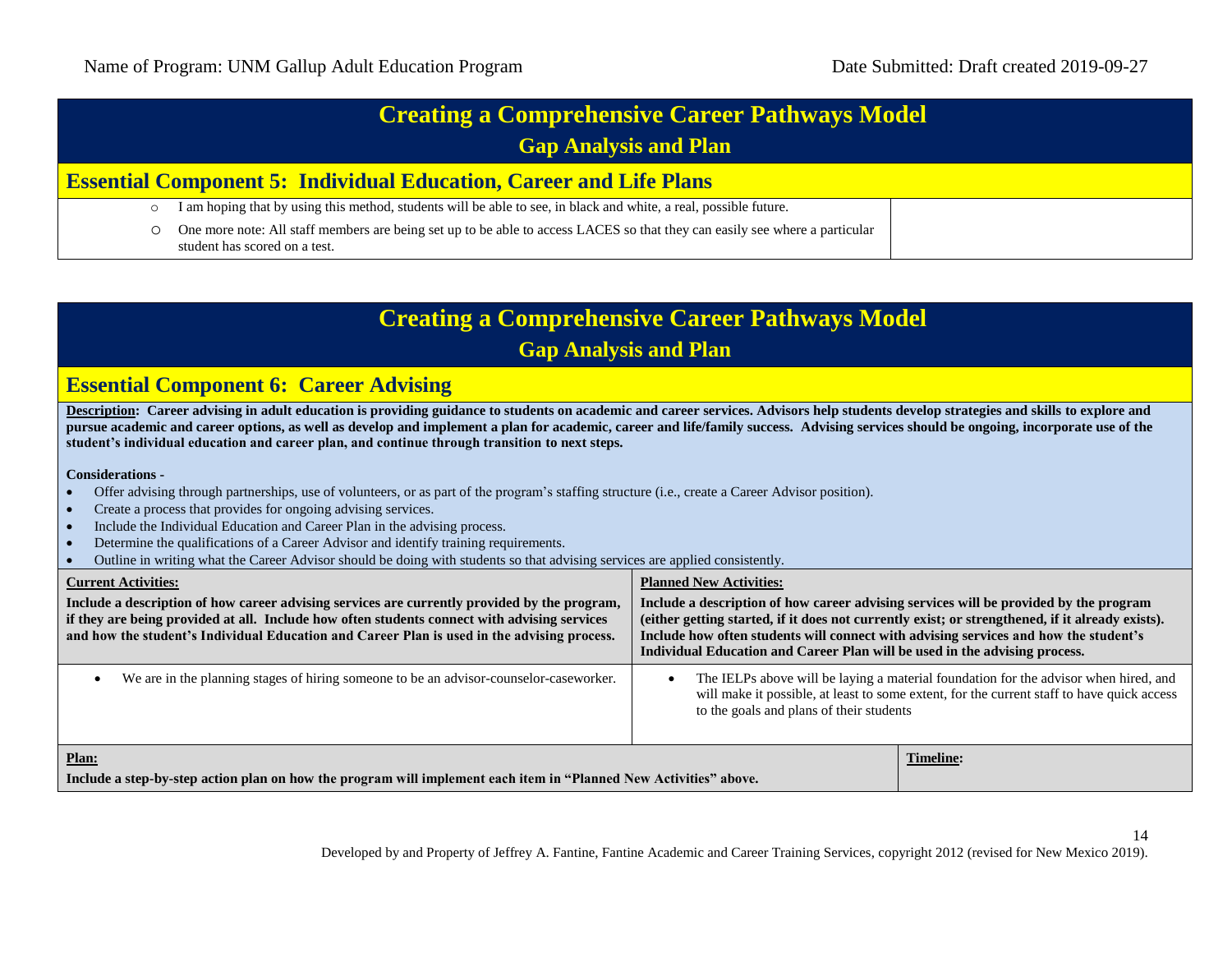| <b>Creating a Comprehensive Career Pathways Model</b> |  |
|-------------------------------------------------------|--|
| <b>Gap Analysis and Plan</b>                          |  |

#### **Essential Component 6: Career Advising**

|  | Short of finding additional funding through a new grant, I do not know how we can fit this into our current program.<br>But let's assume I do find the funding we need, here is what I would do:                                                                                                                                                                                                                                                        | Jan 2020 – Winter session<br>onboarding. |
|--|---------------------------------------------------------------------------------------------------------------------------------------------------------------------------------------------------------------------------------------------------------------------------------------------------------------------------------------------------------------------------------------------------------------------------------------------------------|------------------------------------------|
|  | She/he would have separate office where would be contained information on local employers (LMI), local services, on UNM<br>Gallup community courses, resources to assess a student's strengths and weaknesses in employability skills and the like, and a<br>whole library of career and life-planning materials. (Ideally, the advisor would share space with the program coordinator, so<br>they could easily share student records and information.) |                                          |
|  | This person would have access to LACES and PLATO data on students, as well as student files.                                                                                                                                                                                                                                                                                                                                                            |                                          |

### **Creating a Comprehensive Career Pathways Model Gap Analysis and Plan**

#### **Essential Component 7: Contextualized Instruction, Workforce Preparation and Job Training**

**Description:** Curricula and instructional practices in adult education programs should be rigorous, relevant and research-based (Title II, Subtitle C Sec. 231(e)(6)). The scope of instructional **services should include academic skills, workforce preparation and job training. Programs should offer a competency-based, contextualized curriculum in addition to Integrated Education and Training programs for both ABE and ELL students.**

**Considerations -**

 Align instruction to the College and Career Readiness Standards. Integrate workforce preparation (soft skills) and contextualization (career and life) into all instruction to meet student needs. Offer IET programs that align to Labor Market Information and meet local workforce needs. Have students utilize resources in Workforce Connection**: <https://www.jobs.state.nm.us/vosnet/Default.aspx>** Involve employers and other partners in the design and delivery of instructional and career-related services. Use technology to support career pathways efforts. **Current Activities: Include a description of how the program currently offers career pathways instructional services, i.e., contextualized instruction, workforce preparation, job training and IET. Planned New Activities: Include a description of how the program will offer (begin or strengthen) career pathways instructional services, i.e., contextualized instruction, workforce preparation, job training and IET.**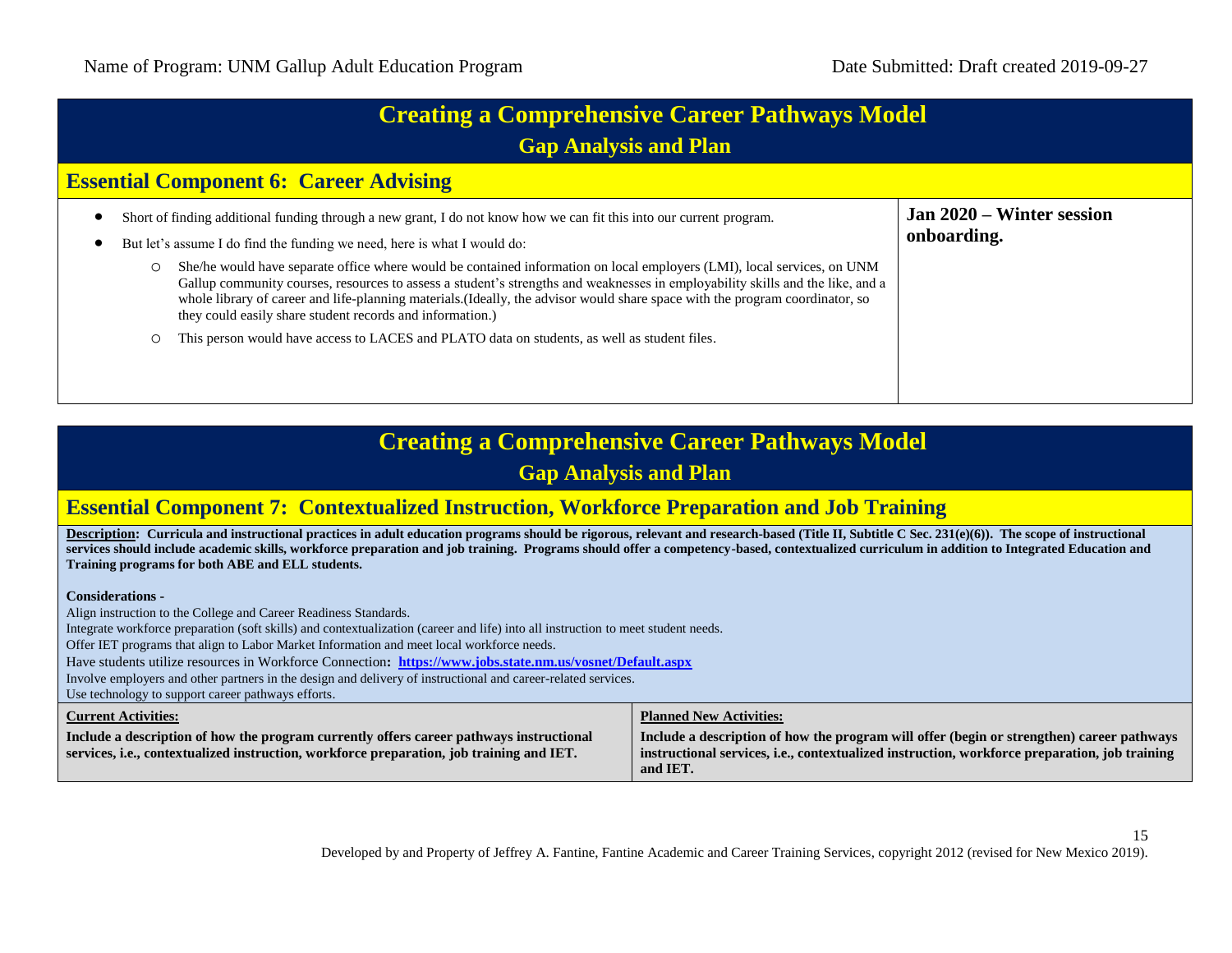| <b>Creating a Comprehensive Career Pathways Model</b><br><b>Gap Analysis and Plan</b><br><b>Essential Component 7: Contextualized Instruction, Workforce Preparation and Job Training</b>                                                                                                                                                                                                                                                                                                                                                                                                                                                                                                                                                                                                                                                                                                      |  |                                                                                                                                                                                                                 |
|------------------------------------------------------------------------------------------------------------------------------------------------------------------------------------------------------------------------------------------------------------------------------------------------------------------------------------------------------------------------------------------------------------------------------------------------------------------------------------------------------------------------------------------------------------------------------------------------------------------------------------------------------------------------------------------------------------------------------------------------------------------------------------------------------------------------------------------------------------------------------------------------|--|-----------------------------------------------------------------------------------------------------------------------------------------------------------------------------------------------------------------|
|                                                                                                                                                                                                                                                                                                                                                                                                                                                                                                                                                                                                                                                                                                                                                                                                                                                                                                |  |                                                                                                                                                                                                                 |
| Plan:<br>Include a step-by-step action plan on how the program will implement each item in "Planned New Activities" above.                                                                                                                                                                                                                                                                                                                                                                                                                                                                                                                                                                                                                                                                                                                                                                     |  | <b>Timeline:</b>                                                                                                                                                                                                |
| Our job would, then, be to regularly evaluate the students who have interest in one of the areas where IET is available. This would be<br>$\bullet$<br>done in coordination with our program advisor and testing assistant.<br>Educate students as to what an IET is and the types that are available locally.<br>$\circ$<br>Identify the student (s) who have expressed interest and aptitude in a particular IET.<br>$\circ$<br>Talk with the IET provider and connect the student with them.<br>$\circ$<br>Monitor the student during the IET process, making sure that they continue on the path to earning their HSE.<br>$\circ$<br>Upon completion of the IET, ask the student to present a brief report to the rest of the students about his/her experience.<br>$\circ$<br>The integration of soft skills throughout the curricula will mean establishing the previous elements first. |  | Jun 2020? This step seems, from<br>the current vantage point, a long<br>way off. It may be, though, that<br>some of the work in this area will<br>happen as some of the work is done<br>on previous components. |

# **Creating a Comprehensive Career Pathways Model**

### **Gap Analysis and Plan**

#### **Essential Component 8: Alignment of Services**

**Description:** WIOA requires a seamless education and training pipeline in a local area or region.; therefore, programs should work to ensure the services they provide align to next steps **students take when they leave the program. This includes transitioning into employment, post-secondary programs, and advanced job training without the need for remediation.**

#### **Considerations –**

- Offer a curriculum that covers all of the College and Career Readiness Standards.
- Intentionally integrate workforce preparation (soft skills) into the instruction as these are skills employers demand.
- Determine the content of remedial courses offered by local post-secondary programs and ensure students acquire and master those skills.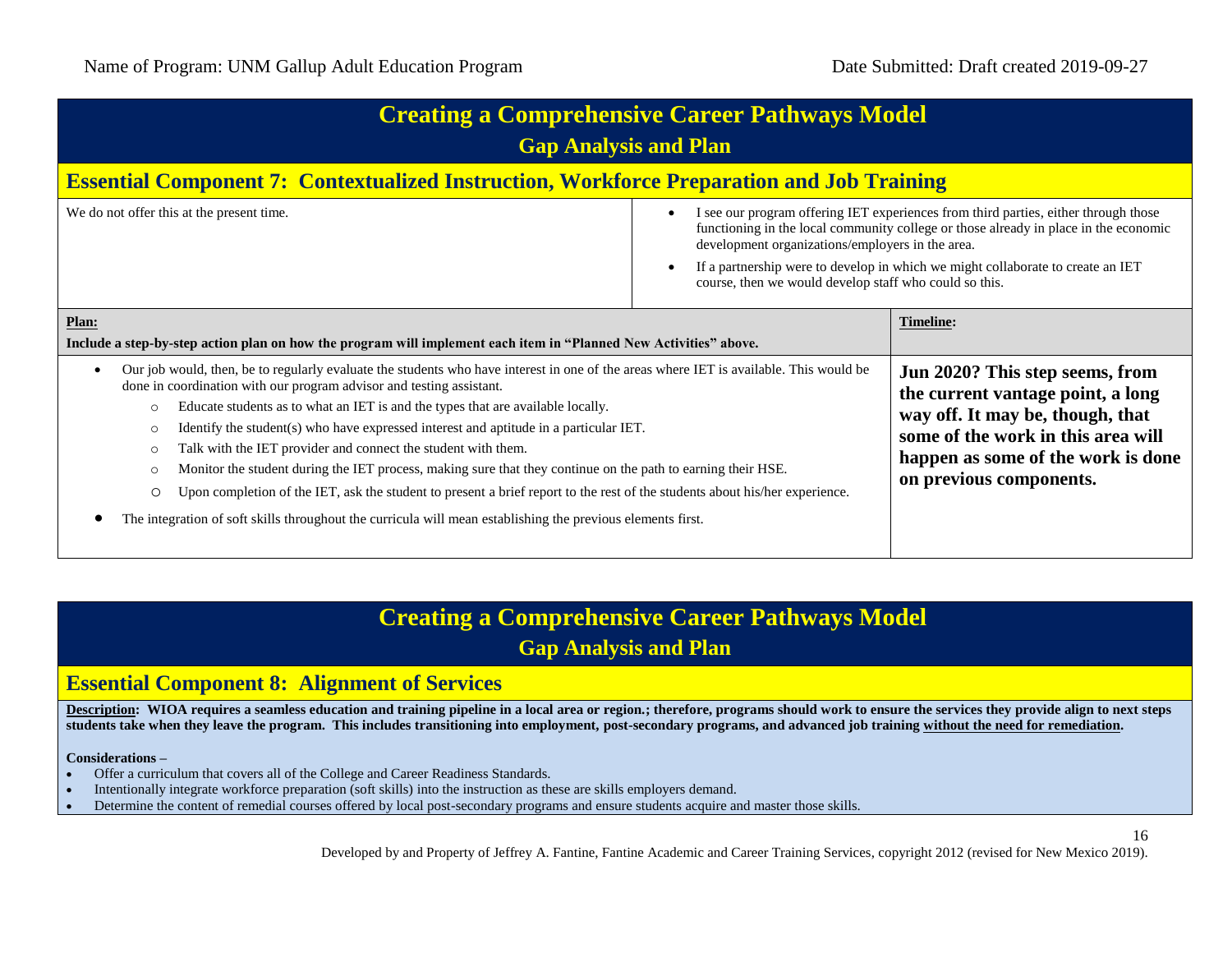| <b>Creating a Comprehensive Career Pathways Model</b><br><b>Gap Analysis and Plan</b>                                                                                          |                                                                                                                                                                                                                                                                                                                                                                                                                                                                                     |  |
|--------------------------------------------------------------------------------------------------------------------------------------------------------------------------------|-------------------------------------------------------------------------------------------------------------------------------------------------------------------------------------------------------------------------------------------------------------------------------------------------------------------------------------------------------------------------------------------------------------------------------------------------------------------------------------|--|
| <b>Essential Component 8: Alignment of Services</b>                                                                                                                            |                                                                                                                                                                                                                                                                                                                                                                                                                                                                                     |  |
| Identify the skills needed for many entry level positions and ensure the program helps students acquire and master those skills.<br>Use LMI to inform career pathways efforts. |                                                                                                                                                                                                                                                                                                                                                                                                                                                                                     |  |
| <b>Current Activities:</b>                                                                                                                                                     | <b>Planned New Activities:</b>                                                                                                                                                                                                                                                                                                                                                                                                                                                      |  |
| List what strategies the program currently uses to ensure alignment of services.                                                                                               | List what new strategies the program will use to ensure alignment of services.                                                                                                                                                                                                                                                                                                                                                                                                      |  |
| We have none currently employed.                                                                                                                                               | It will be necessary to hold regular and ongoing staff training so that those teaching in<br>٠<br>the same subject areas will be including all the above in the same way.<br>To be completely honest, at this point in time, I cannot even imagine this happening,<br>٠<br>especially where our students do not need remediation to go staight into post-<br>secondary education.<br>That said, in the next year, we could be integrating most of the items in the list above.<br>٠ |  |
| Plan:                                                                                                                                                                          | <b>Timeline:</b>                                                                                                                                                                                                                                                                                                                                                                                                                                                                    |  |
| Include a step-by-step action plan on how the program will implement each item in "Planned New Activities" above.                                                              |                                                                                                                                                                                                                                                                                                                                                                                                                                                                                     |  |
| CCRS, Workforce preparation, Remedial content, Job skills needed, LMI<br>$\bullet$                                                                                             | <b>Jan 2021</b>                                                                                                                                                                                                                                                                                                                                                                                                                                                                     |  |
| Review the individual elements needed and create a simplified list of what should be included in the curriculum.<br>$\circ$                                                    |                                                                                                                                                                                                                                                                                                                                                                                                                                                                                     |  |
| Discusss how to implement each into the current curriculum used in each subject area.<br>O                                                                                     |                                                                                                                                                                                                                                                                                                                                                                                                                                                                                     |  |
| NOTE: I know this is grossly over-simplified, but I need to do some research into each area before I can go furether than this.                                                |                                                                                                                                                                                                                                                                                                                                                                                                                                                                                     |  |
|                                                                                                                                                                                |                                                                                                                                                                                                                                                                                                                                                                                                                                                                                     |  |
|                                                                                                                                                                                |                                                                                                                                                                                                                                                                                                                                                                                                                                                                                     |  |
|                                                                                                                                                                                |                                                                                                                                                                                                                                                                                                                                                                                                                                                                                     |  |

#### **Essential Component 9: Serving Populations with Barriers to Employment**

**Description:** WIOA requires programs give priority of services to the "hardest to serve" and "most in need". This requires that programs prioritize services to populations with barriers **to employment, including the lowest-skilled adults, adults with disabilities, and justice-involved individuals.**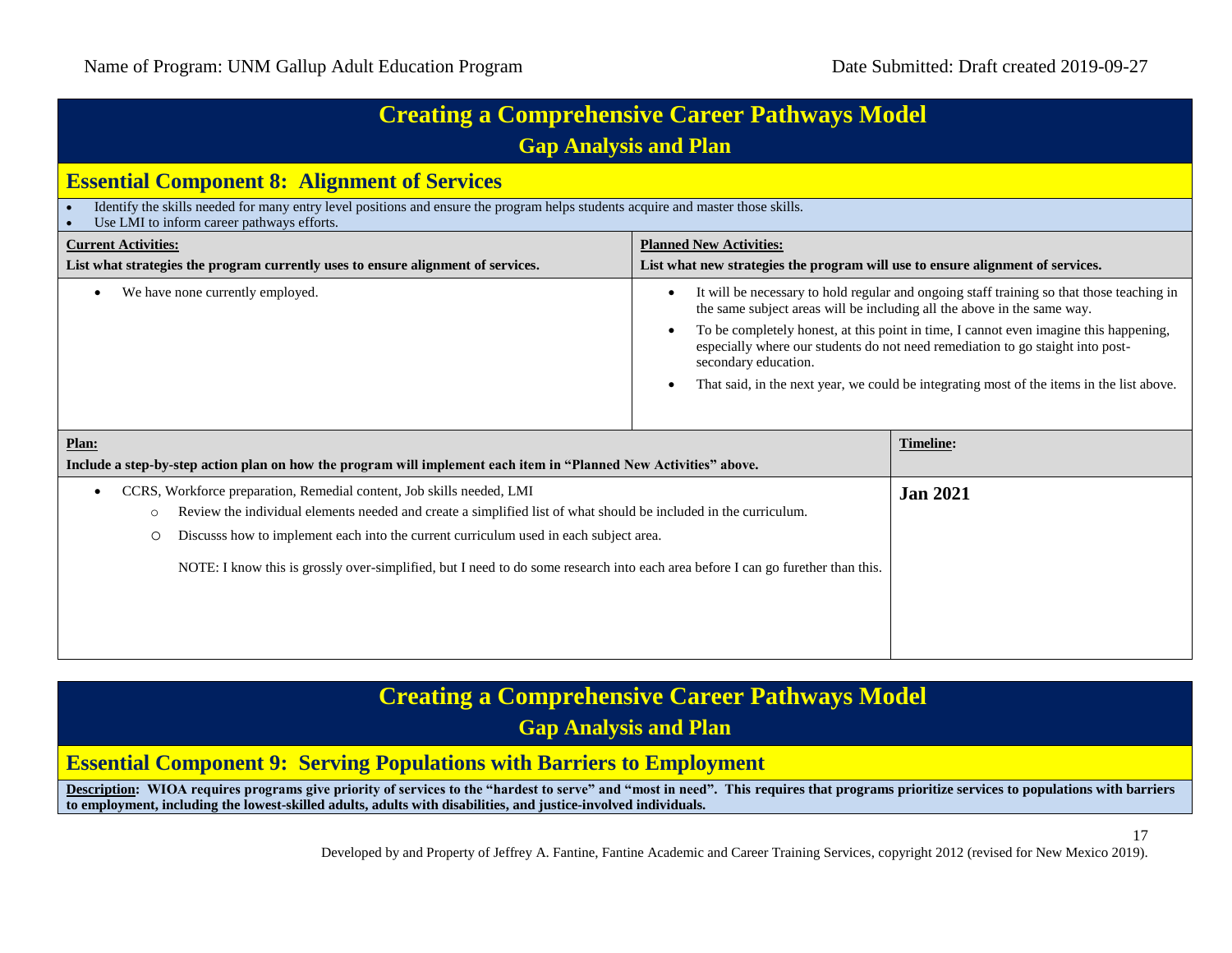| <b>Creating a Comprehensive Career Pathways Model</b><br><b>Gap Analysis and Plan</b>                                                                                                                                                                                                                                                                                                                                                                                                                                                                                                                                                                                                         |                                                                                                                                                                                                                                                                                                                                                                                       |                                                                                                                               |
|-----------------------------------------------------------------------------------------------------------------------------------------------------------------------------------------------------------------------------------------------------------------------------------------------------------------------------------------------------------------------------------------------------------------------------------------------------------------------------------------------------------------------------------------------------------------------------------------------------------------------------------------------------------------------------------------------|---------------------------------------------------------------------------------------------------------------------------------------------------------------------------------------------------------------------------------------------------------------------------------------------------------------------------------------------------------------------------------------|-------------------------------------------------------------------------------------------------------------------------------|
| <b>Essential Component 9: Serving Populations with Barriers to Employment</b>                                                                                                                                                                                                                                                                                                                                                                                                                                                                                                                                                                                                                 |                                                                                                                                                                                                                                                                                                                                                                                       |                                                                                                                               |
| <b>Considerations -</b><br>Provide screening for barriers to employment during the onboarding process, i.e., learning disabilities screening, support services checklist, etc.<br>Establish formal partnerships with local agencies that serve vulnerable populations as an outreach effort to access students with barriers to employment, i.e., corrections, probation and parole,<br>court system, vocational rehabilitation, homeless shelters, community agencies, etc.<br>Provide strategies in instructional practice that address barriers to employment.<br>Ensure barriers to employment issues are addressed in the Individual Education and Career Plan and in advising services. |                                                                                                                                                                                                                                                                                                                                                                                       |                                                                                                                               |
| <b>Current Activities:</b><br>Describe how the program currently accesses and provides services to populations with<br>barriers to employment. Include a thorough response to how justice-involved individuals<br>are served.                                                                                                                                                                                                                                                                                                                                                                                                                                                                 | <b>Planned New Activities:</b><br>Describe how the program will access and provide services to populations with barriers to<br>employment. Include a thorough response to how justice-involved individuals are served.<br>Include what will be added or strengthened.                                                                                                                 |                                                                                                                               |
| This is definitely on my heart and mind, but we have not made much progress.                                                                                                                                                                                                                                                                                                                                                                                                                                                                                                                                                                                                                  | Three stand our as the ones to expand our services to:<br>$\bullet$<br>Justice-involved individuals (we have a mandate for this)<br>$\circ$<br>Low-Level literacy individuals (we have a grant for this currently)<br>$\circ$<br>Individuals with high school diplomas, wanting to go to college, but needing<br>$\circ$<br>to increase their abilities in reading, writing, or math. |                                                                                                                               |
| Plan:<br>Include a step-by-step action plan on how the program will implement each item in "Planned New Activities" above.                                                                                                                                                                                                                                                                                                                                                                                                                                                                                                                                                                    |                                                                                                                                                                                                                                                                                                                                                                                       | <b>Timeline:</b>                                                                                                              |
| First, we must identify individuals in each of these groups:<br>JII – reach out to local service providers for ways to identify and contact these<br>$\circ$<br>LLL – start with those in our program who are in this category<br>$\circ$<br>ABE – consult with the UNM Gallup advisors, as well as the local veterans center<br>$\circ$<br>Second, we need to invite individuals to attend classes aimed at helping them (individual invitations and invitation-by-flyer)<br>Third, we find qualified staff who can teach each of these groups                                                                                                                                               |                                                                                                                                                                                                                                                                                                                                                                                       | Feb $2020$ – This might be<br>unrealistic, but the current grants<br>for these are in play and need<br>"only" be implemented. |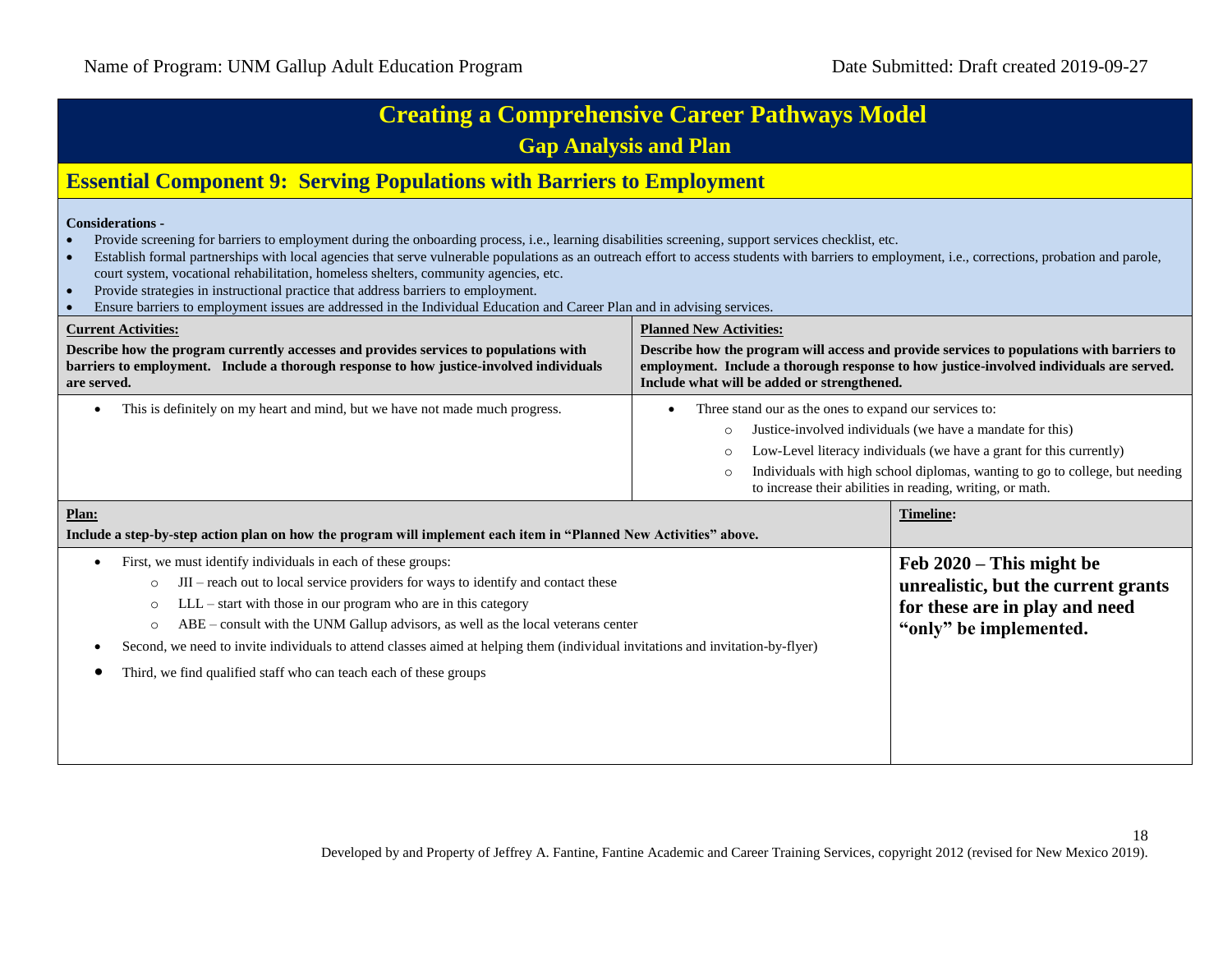#### **Essential Component 10: Support Services**

Description: Research suggests that when service agencies collaborate and provide holistic services to vulnerable populations, they have better persistence and performance outcomes. Support services are those services that address critical issues beyond the scope of the program, but are necessary for student success. They are accessed while the student is in the **program to support persistence and achievement. For adult education programs in a career pathways environment, support services extend beyond the traditional transportation and child care services to include such things as transition services and job exposure opportunities.**

#### **Considerations -**

- Offer job exposure opportunities, i.e., mentoring, internships, job shadowing, apprenticeships
- Connect students directly to workforce services, i.e., American Job Centers
- Provide direct linkages to community services, i.e., mental health, substance abuse, vocational rehabilitation, housing
- Assist students with the development and implementation of a transition plan
- Help students connect to and prepare for post-secondary programs, i.e., financial aid applications, college tours
- Offer a career or community services speaker series: invite professionals or service providers to program to meet with and speak to students

| <b>Current Activities:</b>                                                                                                                                                             | <b>Planned New Activities:</b>                                                                                                                                                                                                                                                                   |  |
|----------------------------------------------------------------------------------------------------------------------------------------------------------------------------------------|--------------------------------------------------------------------------------------------------------------------------------------------------------------------------------------------------------------------------------------------------------------------------------------------------|--|
| Include a list of support services the program currently offers. Describe how these services                                                                                           | Include a list of support services the program will offer (include what will be added or                                                                                                                                                                                                         |  |
| are identified and accessed.                                                                                                                                                           | strengthened). Describe how these services will be identified and accessed.                                                                                                                                                                                                                      |  |
| We work with TANF, Navajo Nation TANF, Navajo Nation Workforce Development,<br>and National Indian Youth Council. Otherwise, we are still on the inside of our program<br>looking out. | These are copied directly from the "Considerations" section above, but these are<br>exactly what we want to be able to provide our students. It would be a simple matter to<br>identify and list these for our community. Access will begin with a FTF visit of a staff<br>member with each one. |  |

| Plan:<br>Include a step-by-step action plan on how the program will implement each item in "Planned New Activities" above.                                                                                                                                                                                                                                                                                                                                                                                                       | <b>Timeline:</b>                                                                                                                                              |
|----------------------------------------------------------------------------------------------------------------------------------------------------------------------------------------------------------------------------------------------------------------------------------------------------------------------------------------------------------------------------------------------------------------------------------------------------------------------------------------------------------------------------------|---------------------------------------------------------------------------------------------------------------------------------------------------------------|
| From the list above, brainstorm, as a staff, who fits into each of these categories.<br>Prioritize the list as a whole and as individual parts<br>Create a physical display with many pockets under each main category, placing in each pocket a specific service-provider that can be<br>researched, met, and added as a permanent "member".<br>Introduce the students, as a whole, to this resource.<br>Create copies of each so that students can consider them, either independently or in consultation with a staff member. | Jan $2021 - It$ may be that some of<br>this is accomplished as we move<br>through the other elements, but<br>they need to be consiously inserted<br>as we go. |